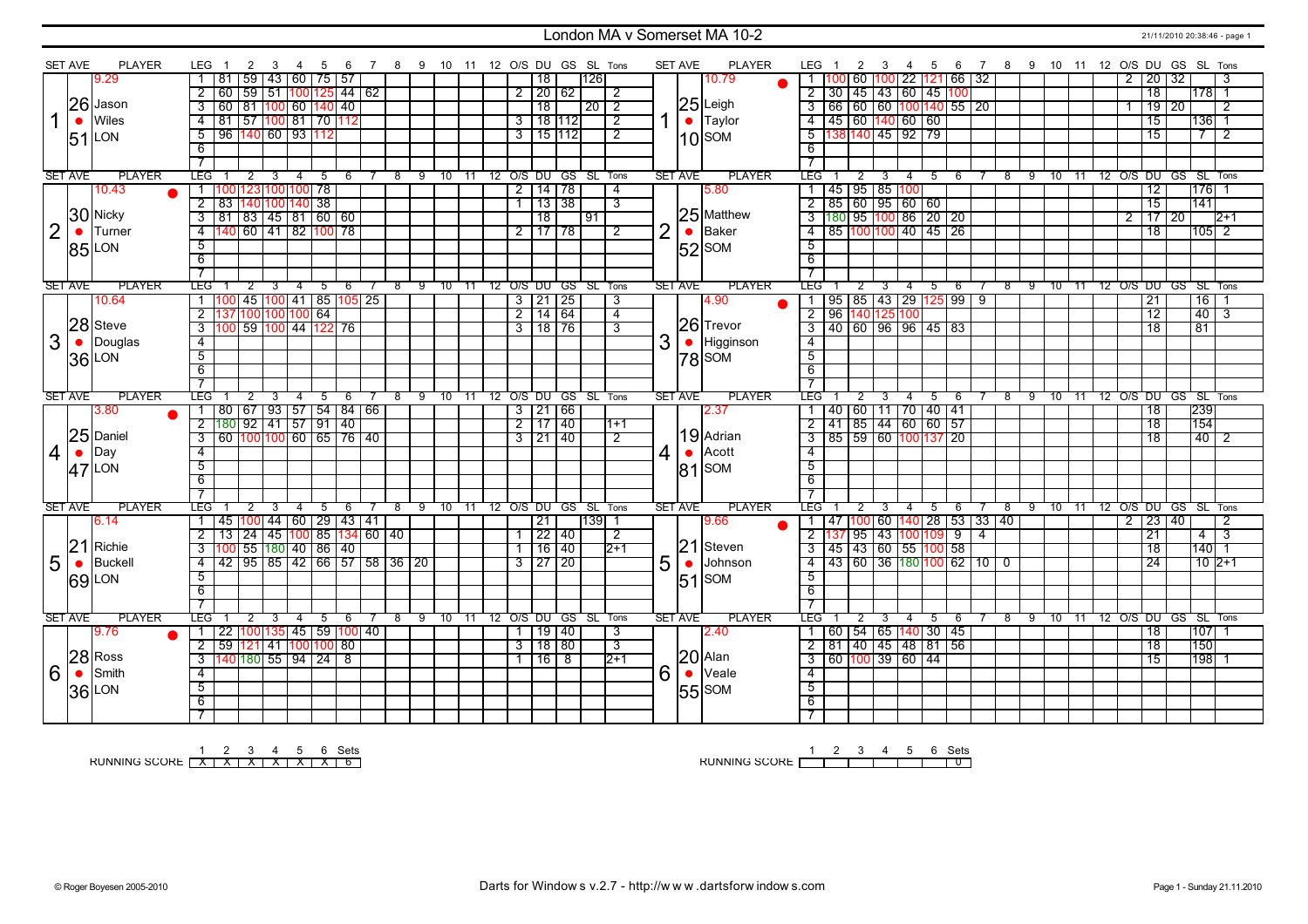#### London MA v Somerset MA 10-2 21/11/2010 20:38:46 - page 2

|      | <b>SET AVE</b> | <b>PLAYER</b>   | LEG 1<br>2<br>-3                                                     | 4 5<br>6                                               | 7 8 9 10 11 12 O/S DU GS SL Tons |               |                         |                |                          |                 |                   |                | <b>SET AVE</b>    | PLAYER        | LEG 1                                        | 2 3 |                         |                                  |           | 4 5 6 7 8 9 10 11 12 O/S DU GS SL Tons |          |                      |                |                     |                      |                |
|------|----------------|-----------------|----------------------------------------------------------------------|--------------------------------------------------------|----------------------------------|---------------|-------------------------|----------------|--------------------------|-----------------|-------------------|----------------|-------------------|---------------|----------------------------------------------|-----|-------------------------|----------------------------------|-----------|----------------------------------------|----------|----------------------|----------------|---------------------|----------------------|----------------|
|      |                | 8.56            | 85<br>40<br>100 I                                                    | 82   40   60   82   12                                 |                                  |               |                         | 3              | $124$ 12                 |                 |                   |                |                   | 12.00         | 1   85   25   60   30   45   100   100   36  |     |                         |                                  |           |                                        |          |                      |                | 24                  | 20                   | -2             |
|      |                |                 | 2 24 44 137 95 96 49                                                 |                                                        |                                  |               |                         |                | $\overline{18}$          |                 | $56$   1          |                |                   |               | 2   60   60   140   140   89   12            |     |                         |                                  |           |                                        |          |                      | 1              | 16 12               |                      | $\overline{2}$ |
|      |                | 25 Wayne        | 3 60 85 100 180 76                                                   |                                                        |                                  |               |                         | 2              | 14 76                    |                 | $12+1$            |                | $27$ Lee          |               | $3   81   55   100   100   85$               |     |                         |                                  |           |                                        |          |                      |                | $\overline{15}$     |                      | $80$   2       |
|      |                | $\bullet$ Brown | $4$ 57 5 100 85 40                                                   |                                                        |                                  |               |                         |                | 15                       | 214  1          |                   |                | $\bullet$         | Horsfall      | 4 140 140 140 41 40                          |     |                         |                                  |           |                                        |          |                      | $\overline{2}$ | $14 \mid 40$        |                      | $\overline{3}$ |
|      |                |                 | 135 81 96 85 104<br>5                                                |                                                        |                                  |               |                         |                | $3$ 15 104               |                 | 2                 |                | <b>SOM</b><br> 27 |               | $5 \mid 100 \mid 74 \mid 93 \mid 60 \mid 60$ |     |                         |                                  |           |                                        |          |                      |                | 15                  |                      | $114$ 1        |
|      |                | 99 LON          | 6                                                                    |                                                        |                                  |               |                         |                |                          |                 |                   |                |                   |               | 6                                            |     |                         |                                  |           |                                        |          |                      |                |                     |                      |                |
|      |                |                 | $\overline{7}$                                                       |                                                        |                                  |               |                         |                |                          |                 |                   |                |                   |               |                                              |     |                         |                                  |           |                                        |          |                      |                |                     |                      |                |
|      | <b>SET AVE</b> | <b>PLAYER</b>   | <b>TEG</b><br>2                                                      | 3  4  5  6  7  8  9  10  11  12  O/S  DU  GS  SL  Tons |                                  |               |                         |                |                          |                 |                   |                | <b>SET AVE</b>    | <b>PLAYER</b> | $LEG - 1$                                    |     |                         | 2 3 4 5 6                        |           | 7 8 9 10 11 12 O/S DU GS SL Tons       |          |                      |                |                     |                      |                |
|      |                | 7.80            |                                                                      | 60   60   60   60   60   45   56                       |                                  |               |                         |                | 3 24 56                  |                 |                   |                | 6.00              |               |                                              |     |                         | 45   58   60   85   81   41   25 |           |                                        |          |                      |                | $\overline{21}$     | 106                  |                |
|      |                |                 | 2 85 97 58 140                                                       |                                                        |                                  |               |                         |                | $\overline{12}$          |                 | $ 121 $ 1         |                |                   |               | 2 60 100 140 137 64                          |     |                         |                                  |           |                                        |          |                      | $\overline{3}$ | 15 64               |                      | 3              |
|      |                | 26 Graham       | $3  100 100 140 97 64$                                               |                                                        |                                  |               |                         |                | $3$ 15 64                |                 | 3                 |                | 23 Derek          |               | $3$ 50 26 95 81                              |     |                         |                                  |           |                                        |          |                      |                | $\overline{12}$     | 249                  |                |
| 8    | $\bullet$      | Inniss          | 4 78 100 66 100 57 60 40                                             |                                                        |                                  |               |                         |                | $3 \mid 21 \mid 40$      |                 | $\overline{2}$    | 8 <sup>1</sup> | $\bullet$ Pratley |               | $\overline{4}$                               |     |                         | 22 41 123 60 40 100 75           |           |                                        |          |                      |                | $\overline{21}$     |                      | $40$   $2$     |
|      |                | $15$ LON        | $\overline{5}$                                                       |                                                        |                                  |               |                         |                |                          |                 |                   |                | $ 32 $ SOM        |               | $\overline{5}$                               |     |                         |                                  |           |                                        |          |                      |                |                     |                      |                |
|      |                |                 | 6                                                                    |                                                        |                                  |               |                         |                |                          |                 |                   |                |                   |               | 6                                            |     |                         |                                  |           |                                        |          |                      |                |                     |                      |                |
|      |                |                 | $\overline{\tau}$                                                    |                                                        |                                  |               |                         |                |                          |                 |                   |                |                   |               |                                              |     |                         |                                  |           |                                        |          |                      |                |                     |                      |                |
|      | <b>SET AVE</b> | <b>PLAYER</b>   | <b>LEG</b><br>$\overline{2}$                                         | 3 4 5 6 7 8 9 10 11 12 O/S DU GS SL Tons               |                                  |               |                         |                |                          |                 |                   |                | SET AVE           | <b>PLAYER</b> | TEG I                                        | 2   | $\overline{\mathbf{3}}$ | 456                              |           | 7 8 9 10 11 12 O/S DU GS SL Tons       |          |                      |                |                     |                      |                |
|      |                | 8.00            | 1 60 30 60 55 60 96 50                                               |                                                        |                                  |               |                         |                | $\sqrt{21}$              | । ९०            |                   |                | 4.40              |               | 1   60   83   100   26   55   64   89   24   |     |                         |                                  |           |                                        |          |                      |                | $3 \mid 24 \mid 24$ |                      |                |
|      |                |                 | $2 \mid 41 \mid 60 \mid 85 \mid 95 \mid 100 \mid 100 \mid 0 \mid 20$ |                                                        |                                  |               |                         |                | $\frac{2}{2}$ 23 20      |                 | $\sqrt{2}$        |                |                   |               | $2$ 23 45 83 60 100 83 91                    |     |                         |                                  |           |                                        |          |                      |                | $\overline{21}$     |                      | $16$ 1         |
|      |                | $ 24 $ Paul     | 3 180 60 140 81 30 10                                                |                                                        |                                  |               |                         |                | 2 17 10                  |                 | $\overline{2+1}$  |                | 23 Steven         |               |                                              |     |                         |                                  |           |                                        |          |                      |                | $\overline{18}$     | 84                   |                |
| 9    | $\bullet$      | Amos            | $4$ 66 180 55 60 100 40                                              |                                                        |                                  |               |                         |                | $3 \mid 18 \mid 40$      |                 | $\sqrt{2+1}$      | 9              | $\bullet$<br>Lane |               | 4 60 81 83 85 140                            |     |                         |                                  |           |                                        |          |                      |                | $\overline{15}$     | $\overline{52}$      |                |
|      |                | $23$ LON        | $\overline{5}$                                                       |                                                        |                                  |               |                         |                |                          |                 |                   |                | $ 74 $ SOM        |               | $\overline{5}$                               |     |                         |                                  |           |                                        |          |                      |                |                     |                      |                |
|      |                |                 | 6                                                                    |                                                        |                                  |               |                         |                |                          |                 |                   |                |                   |               | 6                                            |     |                         |                                  |           |                                        |          |                      |                |                     |                      |                |
|      |                |                 | $\overline{7}$                                                       |                                                        |                                  |               |                         |                |                          |                 |                   |                |                   |               |                                              |     |                         |                                  |           |                                        |          |                      |                |                     |                      |                |
|      | <b>SET AVE</b> | <b>PLAYER</b>   | LEG                                                                  | 5                                                      | 9<br>$^{\circ}$                  | 10            | 11 12 O/S DU GS SL Tons |                |                          |                 |                   |                | <b>SET AVE</b>    | <b>PLAYER</b> | LEG <sup>-</sup>                             |     |                         | 5                                | 6         | -9<br>$^{\circ}$                       | $10^{-}$ |                      |                |                     | 12 O/S DU GS SL Tons |                |
|      |                | 6.20            | 1   100   60   140   43   94   44                                    |                                                        |                                  |               |                         |                | $\overline{18}$          |                 | 20 2              |                | 9.81              |               | 1   97   100   58   120   88   38            |     |                         |                                  |           |                                        |          |                      |                | 3   18   38         |                      | $\overline{2}$ |
|      |                | $22$ Chris      | $2\overline{140}$ 60 45 60 140 16 20                                 |                                                        |                                  |               |                         |                | $\overline{21}$          |                 | $\sqrt{20}$ 2     |                |                   |               |                                              |     |                         | 100 60 45 60 100 46 49 41        |           |                                        |          |                      | $\overline{2}$ | 23 41               |                      | $\overline{2}$ |
|      |                |                 |                                                                      |                                                        |                                  |               |                         |                | $3 \mid 24 \mid 56$      |                 |                   |                | $24$ Neil         |               |                                              |     |                         |                                  |           |                                        |          |                      |                | $\overline{21}$     | $\overline{8}$       |                |
| 10 ∙ |                | Stevens         | 4 59 60 41 100 45                                                    |                                                        |                                  |               |                         |                | 15                       |                 | 11961 1           | 1 OI           | $\bullet$ Raikes  |               | 4 140 100 60 60 88 53                        |     |                         |                                  |           |                                        |          |                      |                | 3 118 153           |                      | 2              |
|      |                | $67$ LON        | $\overline{5}$                                                       |                                                        |                                  |               |                         |                |                          |                 |                   |                | $ 95 $ SOM        |               | $\overline{5}$                               |     |                         |                                  |           |                                        |          |                      |                |                     |                      |                |
|      |                |                 | 6<br>$\overline{7}$                                                  |                                                        |                                  |               |                         |                |                          |                 |                   |                |                   |               | 6                                            |     |                         |                                  |           |                                        |          |                      |                |                     |                      |                |
|      | <b>SET AVE</b> | <b>PLAYER</b>   | <b>LEG</b>                                                           | -4                                                     | $^8$<br>9                        |               | $-11$                   |                | 12 O/S DU GS SL Tons     |                 |                   |                | <b>SET AVE</b>    | <b>PLAYER</b> | <b>LEG</b>                                   |     |                         | $\overline{4}$                   |           |                                        |          |                      |                |                     | 12 O/S DU GS SL Tons |                |
|      |                | 13.18           |                                                                      | 5<br>- 6<br>  85   96  140  40   20                    |                                  | 10            |                         | 3              | 118   20                 |                 | 2                 |                |                   | 13.96         |                                              |     |                         | -5<br>  60   40   83  100 134    | 6<br>l 26 | -8                                     | 9 10 11  |                      |                | 18                  |                      | $58$   2       |
|      |                |                 |                                                                      |                                                        |                                  |               |                         | $\overline{2}$ | 20                       | $5\overline{)}$ | $\overline{4}$    |                |                   |               | $2  100 100 100 55  60  61$                  |     |                         |                                  |           |                                        |          |                      |                | 18                  | 25                   | - 3            |
|      |                |                 |                                                                      |                                                        |                                  |               |                         |                |                          |                 |                   |                |                   |               |                                              |     |                         |                                  |           |                                        |          |                      |                |                     |                      | 2              |
|      |                |                 | $\overline{2}$                                                       | 100 125 100 100 36 35 5                                |                                  |               |                         |                |                          |                 |                   |                |                   |               |                                              |     |                         |                                  |           |                                        |          |                      |                |                     |                      | $\overline{4}$ |
|      |                | $25$ Paul       | 133 24 100 98 81<br>$\overline{3}$                                   |                                                        |                                  |               |                         |                | 15                       |                 | 65 2              |                | 26 Steve          |               | 3 60 140 60 100 97 44                        |     |                         |                                  |           |                                        |          |                      | $\overline{2}$ | 17 44               |                      |                |
|      | $\bullet$      | Wright          | 40 85 43 26 60 140<br>$\overline{4}$                                 |                                                        |                                  |               |                         |                | 18                       |                 | $ 107 $ 1         |                | $\bullet$         | Willard       | 4 100 100 100 55 122 24                      |     |                         |                                  |           |                                        |          |                      | $\overline{3}$ | $18 \mid 24$        |                      |                |
|      |                | $01$ LON        | 60 135 58 125 37 54 0<br>5                                           |                                                        |                                  |               |                         |                | 21                       |                 | $32 \mid 2$       |                | $ 04 $ SOM        |               | 5                                            |     |                         | 100 58 100 46 85 60 42 10        |           |                                        |          |                      | $\mathbf{1}$   | 22110               |                      | $\overline{2}$ |
|      |                |                 | -6                                                                   |                                                        |                                  |               |                         |                |                          |                 |                   |                |                   |               | 6                                            |     |                         |                                  |           |                                        |          |                      |                |                     |                      |                |
|      |                |                 | 7                                                                    |                                                        |                                  |               |                         |                |                          |                 |                   |                |                   |               | 7                                            |     |                         |                                  |           |                                        |          |                      |                |                     |                      |                |
|      | <b>SET AVE</b> | <b>PLAYER</b>   | LEG <sup>-</sup><br>$\mathbf{2}^{\circ}$<br>3                        | $\overline{4}$<br>5<br>6                               | $^8$<br>9                        | $10 \quad 11$ |                         |                | 12 O/S DU GS SL Tons     |                 |                   |                | <b>SET AVE</b>    | <b>PLAYER</b> | <b>LEG</b>                                   |     | 3                       | $\overline{4}$                   | 5 6       | 8                                      | 9 10 11  | 12 O/S DU GS SL Tons |                |                     |                      |                |
|      |                | 15.90           | 1   100   140   100   99   62                                        |                                                        |                                  |               |                         |                | 3 15 62                  |                 | 3                 |                | 9.80              |               |                                              |     | 60 60 44 60             |                                  |           |                                        |          |                      |                | 12                  | 277                  |                |
|      |                |                 | 2 40 45 97 60 100                                                    |                                                        |                                  |               |                         |                | $\overline{15}$          |                 | 159 1             |                |                   |               | $\overline{2}$                               |     |                         | $[100 100 140 100 57]$ 4         |           |                                        |          |                      | 3              | 18 <br>l 4          |                      | 4              |
|      | 31             | Lew is          |                                                                      |                                                        |                                  |               |                         |                | $3 \mid 15 \mid 20 \mid$ |                 | $\overline{3+1}$  |                | $24$ Adam         |               | 3   83   60   32   60                        |     |                         |                                  |           |                                        |          |                      |                | 12                  | 266                  |                |
| 12 ∙ |                | McGurn          | <mark>140  45  140  43   59</mark><br>$\overline{4}$                 |                                                        |                                  |               |                         |                | $\overline{15}$          |                 | $\overline{7412}$ |                | $12$ • Ward       |               | $\overline{4}$                               |     |                         | 100 140 100 82 22 57             |           |                                        |          |                      | 3              | 18 57               |                      | -3             |
|      |                | $12$ LON        | 140 180 100 49 32<br>$5^{-}$<br>6                                    |                                                        |                                  |               |                         |                | 1 13 32                  |                 | $13+1$            |                | $ 74 $ SOM        |               | 5 100 60 60 100<br>6                         |     |                         |                                  |           |                                        |          |                      |                | $\overline{12}$     |                      | $181$ 2        |
|      |                |                 |                                                                      |                                                        |                                  |               |                         |                |                          |                 |                   |                |                   |               |                                              |     |                         |                                  |           |                                        |          |                      |                |                     |                      |                |

RUNNING SCORE 7 X 8 X 9 X 10 11 12 X Sets 10

OP: London MA - Lewis McGurn 31.12 \*

RUNNING SCORE 7 8 9 10 X 11 X 12 Sets 2

OP: Somerset MA - Steve Willard 26.04 \*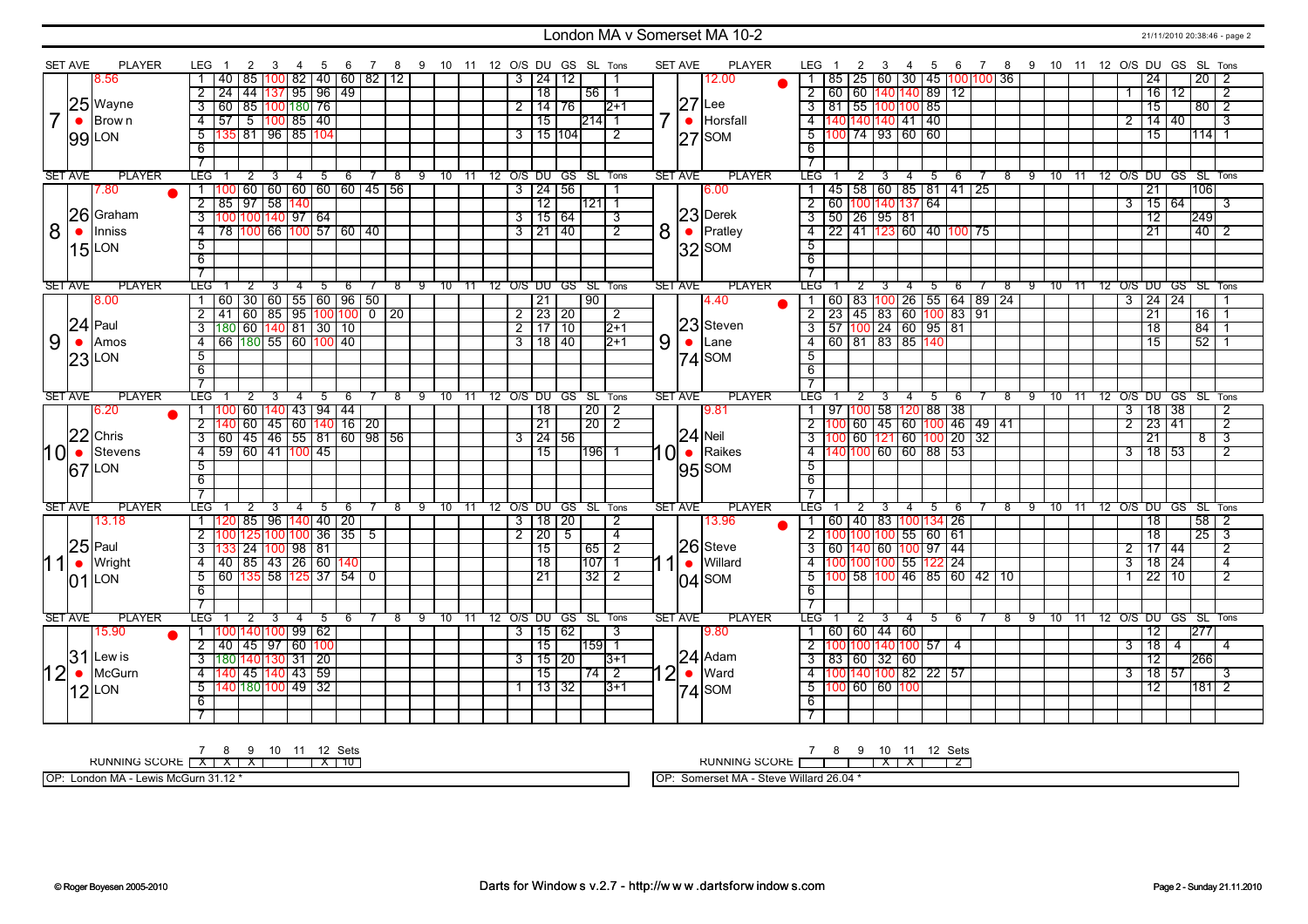## London MA

## Somerset MA

| <b>PLAYER</b>         | W/I |    | .OST | <b>AVE</b>      | <b>TAVE</b> | POINTS DARTS TON |                 |                 | $I$ TON+ $I$ 180 $I$ |   |         | <b>TONS PLAYER</b>    | W/L WON I | LOST | <b>AVE</b>  | <b>TAVE</b> | <b>POINTS</b> | <b>DARTS</b>    | <b>TON</b>      | TON+ | 180            | <b>TONS</b> |
|-----------------------|-----|----|------|-----------------|-------------|------------------|-----------------|-----------------|----------------------|---|---------|-----------------------|-----------|------|-------------|-------------|---------------|-----------------|-----------------|------|----------------|-------------|
| Jason Wiles           |     |    |      | 26.51           | 9.29        | 2359             | 89              | 61              |                      |   |         | 8+0   Leigh Taylor    |           | 3    | 25.10 10.79 |             | 2184          | 87              | 6               |      |                | $9+0$       |
| <b>Nicky Turner</b>   |     |    |      | 30.85 10.43     |             | 1913             | 62              | $6 \mid$        |                      |   |         | 9+0 Matthew Baker     |           | 3    | 25.52       | 5.80        | 1582          | 62              |                 |      |                | $5 + 1$     |
| <b>Steve Douglas</b>  |     |    |      | 28.36 10.64     |             | 1503             | 53              | 10 <sup>1</sup> |                      |   |         | 10+0 Trevor Higginson |           | 3    | 26.78       | 4.90        | 1366          | 51              | 3               |      |                | $4 + 0$     |
| Daniel Day            |     |    |      | 25.47           | 3.80        | 1503             | 59              |                 | 0                    |   | $3+1$   | <b>Adrian Acott</b>   |           | 3    | 19.81       | 2.37        | 1070          | 54              |                 |      |                | $2+0$       |
| <b>Richie Buckell</b> |     |    |      | 21.69           | 6.14        | 1865             | 86              |                 | 0                    |   | $5 + 1$ | Steven Johnson        |           | 3    | 21.51       | 9.66        | 1850          | 86              | 6               |      |                | $8 + 1$     |
| Ross Smith            |     |    |      | 28.36           | 9.76        | 1503             | 53              | 6 I             |                      |   | $8 + 1$ | Alan Veale            |           | 3    | 20.55       | 2.40        | 1048          | 51              |                 |      |                | $2+0$       |
| Wayne Brown           |     |    |      | 25.99           | 8.56        | 2235             | 86              | 6 I             | 0                    |   | $7 + 1$ | <b>ILee Horsfall</b>  |           | 3    | 27.27       | 12.00       | 2291          | 84              | 5               |      |                | $10+0$      |
| Graham Inniss         |     |    |      | 26.15           | 7.80        | 1883             | 72 <sub>1</sub> | 5               |                      |   |         | 7+0 Derek Pratley     |           | 3    | 23.32       | 6.00        | 1609          | 69              | 4               |      |                | $5 + 0$     |
| Paul Amos             |     |    |      | 24.23           | 8.00        | 1914             | 79              |                 |                      |   | $6+2$   | Steven Lane           |           | 3    | 23.74       | 4.40        | 1852          | 78              | 3               |      |                | $4 + 0$     |
| <b>Chris Stevens</b>  |     |    |      | 22.67           | 6.20        | 1768             | 78              |                 |                      |   |         | 5+0 Neil Raikes       | 3         |      | 24.95       | 9.81        | 1996          | 80              | 8               |      |                | $9+0$       |
| Paul Wright           |     |    |      | 25.01 13.18     |             | 2301             | 92 <sub>1</sub> | 9 <sup>1</sup>  |                      |   |         | 11+0 Steve Willard    | 3         | 2    | 26.04 13.96 |             | 2422          | 93              | 12 <sub>1</sub> |      |                | $13+0$      |
| Lewis McGurn          |     |    |      | $31.12$ $15.90$ |             | 2272             | 73 <sub>1</sub> | 51              | 5                    |   |         | 12+2 Adam Ward        | C         | 3    | 24.74       | 9.80        | 1781          | 72 <sub>1</sub> |                 |      |                | $9 + 0$     |
| <b>TOTALS</b>         |     | 33 | 16   | 26.10           |             | 23019            | 882             | 64              | 191                  | 8 |         | 191+8   TOTALS        | 16        | 33   | 24.28       |             | 21051         | 867             | -61             |      | $\overline{2}$ | $180 + 2$   |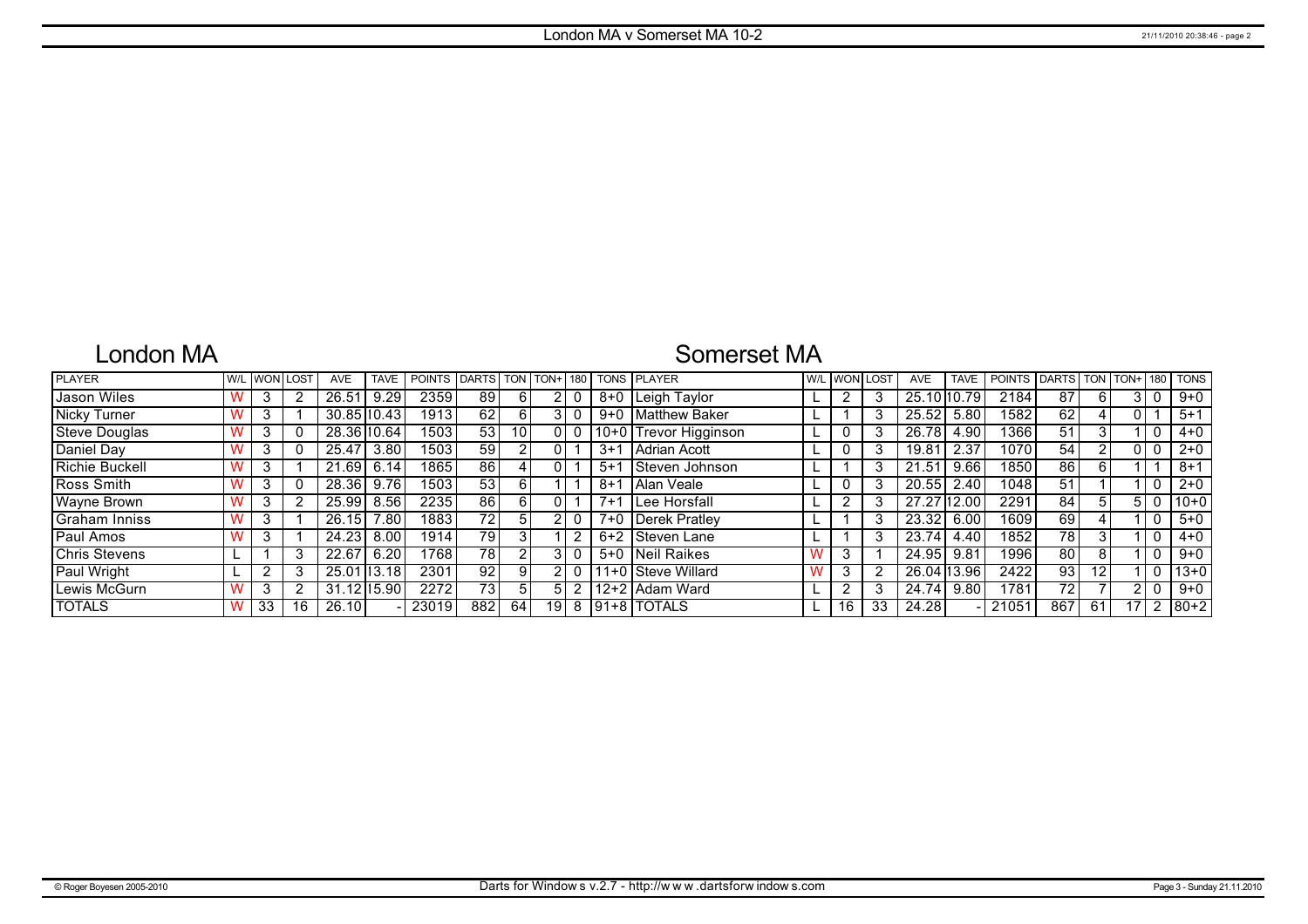### London WA v Somerset WA 4-2 21/11/2010 20:37:15 - page 1

|                | <b>SET AVE</b> | <b>PLAYER</b>    | LEG.                   | 2                                                                       | 3          | 4              | - 5 | 6                                   |            |                     | 7 8 9 10 11 12 O/S DU GS SL Tons |                |                |    |                      |                     |                      |                         |                | <b>SET AVE</b> | PLAYER           | LEG 1             | 2              | 3 |                | 4 5 | 6                                               |                |                          | 7 8 9 10 11 12 O/S DU GS SL Tons          |                |                  |           |                        |                      |                 |                |
|----------------|----------------|------------------|------------------------|-------------------------------------------------------------------------|------------|----------------|-----|-------------------------------------|------------|---------------------|----------------------------------|----------------|----------------|----|----------------------|---------------------|----------------------|-------------------------|----------------|----------------|------------------|-------------------|----------------|---|----------------|-----|-------------------------------------------------|----------------|--------------------------|-------------------------------------------|----------------|------------------|-----------|------------------------|----------------------|-----------------|----------------|
|                |                | 9.54             |                        | 60                                                                      |            |                |     | 100 81 60 60 68                     |            | 52 15               |                                  |                |                |    |                      | 24                  | 5                    |                         |                |                | 5.25             |                   |                |   |                |     | 1   45   85   60   85   45   45   42   45   49  |                |                          |                                           |                | 2                |           | 26 49                  |                      |                 |                |
|                |                |                  | $\overline{2}$         |                                                                         |            |                |     | <u>  85   100   90   101   17  </u> | $^{\circ}$ |                     |                                  |                |                |    |                      | 3 21 8              |                      | 3                       |                |                |                  |                   |                |   |                |     | 2 125 26 70 41 43 100                           |                |                          |                                           |                |                  |           | $\overline{18}$        |                      | $96$   2        |                |
|                |                | $23$ Clare       | $\overline{3}$         | 100 135 26 60 118 62                                                    |            |                |     |                                     |            |                     |                                  |                |                |    |                      | $3$ 18 62           |                      | $\overline{\mathbf{3}}$ |                |                |                  |                   |                |   |                |     | $\frac{3}{3}$ 85 60 36 100 100 23               |                |                          |                                           |                |                  |           | 18                     |                      | 97              | T2             |
|                | $\bullet$      | <b>Byw</b> aters | $\overline{4}$         | 100 85 60 100 60 36 60                                                  |            |                |     |                                     |            |                     |                                  |                |                |    |                      | $3$   21   60       |                      | $\overline{2}$          | 1              |                | 20 Kate<br>Dando |                   |                |   |                |     | 4 81 22 3 100 66 83                             |                |                          |                                           |                |                  |           | $\overline{18}$        |                      | $146$ 1         |                |
|                |                |                  | $\overline{5}$         |                                                                         |            |                |     |                                     |            |                     |                                  |                |                |    |                      |                     |                      |                         |                |                |                  | 5                 |                |   |                |     |                                                 |                |                          |                                           |                |                  |           |                        |                      |                 |                |
|                |                | <b>80 LON</b>    |                        |                                                                         |            |                |     |                                     |            |                     |                                  |                |                |    |                      |                     |                      |                         |                | 81             | SOM              |                   |                |   |                |     |                                                 |                |                          |                                           |                |                  |           |                        |                      |                 |                |
|                |                |                  | 6                      |                                                                         |            |                |     |                                     |            |                     |                                  |                |                |    |                      |                     |                      |                         |                |                |                  | 6                 |                |   |                |     |                                                 |                |                          |                                           |                |                  |           |                        |                      |                 |                |
|                |                |                  | $\overline{\tau}$      |                                                                         |            |                |     |                                     |            |                     |                                  |                |                |    |                      |                     |                      |                         |                |                |                  | $\overline{\tau}$ |                |   |                |     |                                                 |                |                          |                                           |                |                  |           |                        |                      |                 |                |
|                | <b>SET AVE</b> | <b>PLAYER</b>    | <b>LEG</b>             |                                                                         |            | $\overline{4}$ | 5   | 6                                   |            |                     | 9                                | 10             | 11             |    | 12 O/S DU GS SL Tons |                     |                      |                         |                | <b>SET AVE</b> | <b>PLAYER</b>    | LEG               |                |   |                | 5   | 6                                               | 8              | 9                        | 10                                        | $-11$          |                  |           |                        | 12 O/S DU GS SL Tons |                 |                |
|                |                | 00.1             |                        | 85 85 60 45 95 41 74 0 16                                               |            |                |     |                                     |            |                     |                                  |                |                |    |                      | $1$   25   16       |                      |                         |                |                | 4.37             | 1 60 41 7         |                |   |                |     | 137 26 70 85 55                                 |                |                          |                                           |                |                  |           | 24                     |                      | $\overline{20}$ |                |
|                |                |                  | $\overline{2}$         | 00 85 45 60 60 45 98 48<br>43 41 30 60 100 45 80 54 30 0 10 6           |            |                |     |                                     |            |                     |                                  |                |                |    |                      | $3 \mid 24 \mid 48$ |                      |                         |                |                |                  |                   |                |   |                |     | 2   28   45   60   43   40   85   100   36      |                |                          |                                           |                |                  |           | $\overline{24}$        |                      | $64$ 1          |                |
|                |                | 17 Hayley        | $\overline{3}$         |                                                                         |            |                |     |                                     |            |                     |                                  |                |                |    |                      | $\overline{36}$     | $\overline{2}$       |                         |                |                | 16 Karen         |                   |                |   |                |     |                                                 |                |                          | 3 60 100 28 145 64 30 83 51 20 16 2       |                | $\overline{2}$ 3 |           | $\overline{36}$        | $\overline{2}$       |                 |                |
| $\overline{2}$ | $\bullet$      | Plume            | $\overline{4}$         | $\overline{25}$ 85 60 40 60 40 81 94 8                                  |            |                |     |                                     |            |                     |                                  | $\overline{4}$ | $\overline{4}$ |    |                      | $2 \mid 32 \mid 4$  |                      |                         | $\overline{2}$ | $\bullet$      | Littler          |                   |                |   |                |     |                                                 |                |                          | <u>4 81 26 41 60 23 41 38 100 51 30 6</u> |                |                  |           | $\overline{33}$        |                      | $\overline{4}$  |                |
|                |                | $11$ LON         | $\overline{5}$         |                                                                         |            |                |     |                                     |            |                     |                                  |                |                |    |                      |                     |                      |                         |                |                | $ 38 $ SOM       | $\overline{5}$    |                |   |                |     |                                                 |                |                          |                                           |                |                  |           |                        |                      |                 |                |
|                |                |                  | $\overline{6}$         |                                                                         |            |                |     |                                     |            |                     |                                  |                |                |    |                      |                     |                      |                         |                |                |                  | 6                 |                |   |                |     |                                                 |                |                          |                                           |                |                  |           |                        |                      |                 |                |
|                |                |                  | $\overline{7}$         |                                                                         |            |                |     |                                     |            |                     |                                  |                |                |    |                      |                     |                      |                         |                |                |                  | $\overline{7}$    |                |   |                |     |                                                 |                |                          |                                           |                |                  |           |                        |                      |                 |                |
|                | <b>SET AVE</b> | <b>PLAYER</b>    | LEG.                   |                                                                         |            | 4              | -5  | -6                                  |            | 8                   | 9                                | 10             | 11             | 12 | O/S DU GS SL Tons    |                     |                      |                         |                | <b>SET AVE</b> | <b>PLAYER</b>    | LEG"              |                |   |                | 5   | 6                                               | $^8$           | -9                       |                                           | $10$ 11        |                  |           |                        | 12 O/S DU GS SL Tons |                 |                |
|                |                | 1.25             |                        | 66   30   25   60   80   45   45   98   52                              |            |                |     |                                     |            |                     |                                  |                |                |    | $2 \mid 26 \mid 52$  |                     |                      |                         |                |                |                  |                   |                |   |                |     | 1   26   41   60   95   60   59   30   90   30  |                |                          |                                           |                |                  |           | $\overline{27}$        |                      | $\overline{10}$ |                |
|                |                |                  | $\overline{2}$         |                                                                         |            |                |     |                                     |            |                     |                                  |                |                |    | $1$ 25 20            |                     |                      |                         |                |                |                  |                   |                |   |                |     | $2   60   22   45   60   45   24   60   66$     |                |                          |                                           |                |                  |           | $\overline{24}$        |                      | 119             |                |
|                |                | $ 19 $ Kerry     | $\overline{3}$         |                                                                         |            |                |     |                                     |            |                     |                                  |                |                |    |                      | $3 \mid 27 \mid 35$ |                      |                         |                |                | $17$ Sally       |                   |                |   |                |     | 3 83 41 28 40 31 60 43 95 40                    |                |                          |                                           |                |                  |           | $\overline{27}$        |                      | 40              |                |
| 3              |                | Simmons          | $\overline{4}$         |                                                                         |            |                |     |                                     |            |                     |                                  |                |                |    |                      |                     |                      |                         | 3              | $\bullet$      | Dart             | $\overline{4}$    |                |   |                |     |                                                 |                |                          |                                           |                |                  |           |                        |                      |                 |                |
|                | 27             | LON              | $\overline{5}$         |                                                                         |            |                |     |                                     |            |                     |                                  |                |                |    |                      |                     |                      |                         |                |                | $10$ SOM         | $\overline{5}$    |                |   |                |     |                                                 |                |                          |                                           |                |                  |           |                        |                      |                 |                |
|                |                |                  | $\overline{6}$         |                                                                         |            |                |     |                                     |            |                     |                                  |                |                |    |                      |                     |                      |                         |                |                |                  | $\overline{6}$    |                |   |                |     |                                                 |                |                          |                                           |                |                  |           |                        |                      |                 |                |
|                |                |                  | $\overline{\tau}$      |                                                                         |            |                |     |                                     |            |                     |                                  |                |                |    |                      |                     |                      |                         |                |                |                  |                   |                |   |                |     |                                                 |                |                          |                                           |                |                  |           |                        |                      |                 |                |
|                |                |                  |                        |                                                                         |            |                |     |                                     |            |                     |                                  |                |                |    |                      |                     |                      |                         |                | <b>SET AVE</b> |                  | LEG               |                |   |                | 5   |                                                 |                |                          |                                           |                |                  | 12 O/S DU |                        | GS SL Tons           |                 |                |
|                | <b>SET AVE</b> | <b>PLAYER</b>    | LEG.                   | 2                                                                       |            |                |     |                                     |            | 8                   | 9                                | 10 11          |                |    |                      |                     | 12 O/S DU GS SL Tons |                         |                |                | <b>PLAYER</b>    |                   |                |   |                |     | 6                                               | 8              | 9                        | 10                                        | - 11           |                  |           |                        |                      |                 |                |
|                |                | 4.80             | $\overline{1}$         | $\overline{24}$                                                         |            |                |     |                                     |            |                     |                                  |                |                |    |                      |                     |                      | $\overline{1}$          |                |                | 4.40             |                   |                |   |                |     |                                                 |                |                          | $\overline{0}$                            |                |                  |           | $\overline{30}$        |                      |                 |                |
|                |                |                  | $\overline{2}$         |                                                                         |            |                |     |                                     |            |                     | 45 121 45 60 60 60 41 21         | $0$   24       |                |    | $1 \mid 31 \mid 24$  |                     |                      |                         |                |                |                  |                   |                |   |                |     | 1   140   45   95   60   41   60   20   20   0  |                |                          |                                           |                | $\overline{2}$   |           |                        |                      | $\overline{20}$ |                |
|                |                | 16 Tammy         | $\overline{3}$         | 40 60                                                                   | $\sqrt{5}$ |                |     | $\frac{1}{23}$ 40 43 85             |            |                     |                                  |                |                |    |                      | $\overline{21}$     | 205                  |                         |                |                | $ 18 $ Becky     |                   |                |   |                |     | $2   60   45   60   60   100   60   68   48$    |                |                          |                                           |                |                  |           | 23 48                  |                      |                 |                |
|                | $\bullet$      | Mackenzie        | $\overline{4}$         | 39 38 30 81 60 60 139 34 20                                             |            |                |     |                                     |            |                     |                                  |                |                |    |                      | $3 \mid 27 \mid 20$ | 92                   |                         |                |                |                  |                   |                |   |                |     |                                                 |                |                          |                                           |                | $\overline{3}$   |           | 24<br>$\overline{27}$  | 16                   | $\frac{1}{5}$ 1 |                |
| $\overline{4}$ |                |                  |                        | 60   41   85   26   65   40   28   64                                   |            |                |     |                                     |            |                     |                                  |                |                |    |                      | 24                  |                      |                         | 4              | $\bullet$      | Gould            |                   |                |   |                |     | 4 100 45 45 60 60 45 55 75 16                   |                |                          |                                           |                |                  |           |                        |                      |                 |                |
|                |                | 54 LON           | 5                      | 60   60   41  100 120  80   8   16   0   8                              |            |                |     |                                     |            |                     |                                  |                |                |    |                      | 30                  | 8                    | 2                       |                |                | $ 57 $ SOM       |                   |                |   |                |     |                                                 |                |                          | 5 41 60 60 60 55 45 41 43 56 40           |                | $\overline{2}$   |           | $\frac{1}{29}$ 40      |                      |                 |                |
|                |                |                  | 6                      |                                                                         |            |                |     |                                     |            |                     |                                  |                |                |    |                      |                     |                      |                         |                |                |                  | 6                 |                |   |                |     |                                                 |                |                          |                                           |                |                  |           |                        |                      |                 |                |
|                |                | <b>PLAYER</b>    | $\overline{7}$         |                                                                         |            | 4              |     |                                     |            | 8                   |                                  |                |                |    |                      |                     |                      |                         |                |                |                  | $\overline{7}$    |                |   |                |     |                                                 |                |                          |                                           |                |                  |           |                        |                      |                 |                |
|                | <b>SET AVE</b> |                  | LEG<br>$\mathbf{1}$    | 2                                                                       |            |                |     |                                     |            |                     | 9                                |                | $10 \quad 11$  |    | 12 O/S DU GS SL Tons |                     |                      |                         |                | <b>SET AVE</b> | <b>PLAYER</b>    | LEG <sup>-</sup>  | 2              |   | 4              |     |                                                 | 8              | 9                        |                                           | $10 - 11$      |                  |           |                        | 12 O/S DU GS SL Tons |                 |                |
|                |                | 2.00             |                        | 81   41   41   30   66  100  60   62   15   0                           |            |                |     |                                     |            |                     |                                  |                | 3              |    |                      | 33                  | $\overline{2}$       |                         |                |                | 8.21             |                   |                |   |                |     | 1   95   28   121   60   100   51   28          | $\overline{0}$ | $\overline{\phantom{0}}$ | $\overline{0}$                            | $\overline{0}$ | $18$ 3           |           | 36                     | 18                   |                 | 2              |
|                |                |                  | $\overline{2}$         | 60   26   68   45   26   45   60   45                                   |            |                |     |                                     |            |                     |                                  |                |                |    |                      | 24                  | 126                  |                         |                |                |                  |                   |                |   |                |     | 2 36 43 100 100 135 71 0                        | <b>16</b>      |                          |                                           |                | $\overline{1}$   |           | 22                     | 16                   |                 | 3              |
|                |                | $16$ Kelly       | $\overline{3}$         | 55 22 60 60 100 81                                                      |            |                |     |                                     |            |                     |                                  |                |                |    |                      | 18                  | 123                  |                         |                |                | 19Donna          |                   |                |   |                |     | 3 140 125 43 24 60 69 40                        |                |                          |                                           |                |                  |           | 19 40                  |                      |                 | $\overline{2}$ |
| 5              | $\bullet$      | Bobby            | $\overline{4}$         |                                                                         |            |                |     |                                     |            |                     |                                  |                |                |    |                      |                     |                      |                         | 5              | $\bullet$      | Gullock          | 4                 |                |   |                |     |                                                 |                |                          |                                           |                |                  |           |                        |                      |                 |                |
|                |                | <b>69 LON</b>    | $5\overline{)}$        |                                                                         |            |                |     |                                     |            |                     |                                  |                |                |    |                      |                     |                      |                         |                |                | $ 52 $ SOM       | $5^{\circ}$       |                |   |                |     |                                                 |                |                          |                                           |                |                  |           |                        |                      |                 |                |
|                |                |                  | 6                      |                                                                         |            |                |     |                                     |            |                     |                                  |                |                |    |                      |                     |                      |                         |                |                |                  | 6                 |                |   |                |     |                                                 |                |                          |                                           |                |                  |           |                        |                      |                 |                |
|                |                |                  | 7                      |                                                                         |            |                |     |                                     |            |                     |                                  |                |                |    |                      |                     |                      |                         |                |                |                  |                   |                |   |                |     |                                                 |                |                          |                                           |                |                  |           |                        |                      |                 |                |
|                | <b>SET AVE</b> | <b>PLAYER</b>    | <b>LEG</b>             | $\overline{2}$                                                          | 3          | $\overline{4}$ | 5   | 6                                   |            | 8                   | 9                                | $10 \quad 11$  |                |    | 12 O/S DU GS SL Tons |                     |                      |                         |                | <b>SET AVE</b> | <b>PLAYER</b>    | LEG               | $\overline{2}$ |   | $\overline{4}$ | 5   | 6                                               | $^8$           | 9                        |                                           | $10 \quad 11$  |                  |           |                        | 12 O/S DU GS SL Tons |                 |                |
|                |                | 4.00             |                        | <b>41</b><br>1   81                                                     |            |                |     |                                     |            | 30 95 85 85 44 30 0 |                                  |                |                |    |                      | 27                  | 10                   |                         |                |                | 5.58             |                   |                |   |                |     | 1   60   45   121   26   41   60   94   14   40 |                |                          |                                           |                |                  |           | 2 26 40                |                      |                 |                |
|                |                |                  | $\overline{2}$         | 40   25   40   43   45   26   60   28   60   52   42   40   3   36   40 |            |                |     |                                     |            |                     |                                  |                |                |    |                      |                     |                      |                         |                |                |                  |                   |                |   |                |     | 2 60 36 100 41 83 137 24 0 0                    |                |                          | 10000                                     |                |                  |           | 36                     |                      | $10$   2        |                |
|                |                | 16 Lisa          | $\overline{3}$         | 100 40 25 24 81 81 42 88 20                                             |            |                |     |                                     |            |                     |                                  |                |                |    | $\frac{2}{2}$ 26 20  |                     |                      |                         |                |                | 16 Sharon        |                   |                |   |                |     | 3 43 81 100 43 60 85 45 30                      |                |                          |                                           |                |                  |           | 24                     |                      | 14              |                |
| 6              | $\bullet$      | Dunford          | $\overline{4}$         | 85  100  45   13   66  100  40   32   12    4                           |            |                |     |                                     |            |                     |                                  |                |                |    |                      | 30                  | $4$   2              |                         | 6              | $\bullet$      | <b>Webb</b>      |                   |                |   |                |     |                                                 |                |                          | 4 100 60 36 60 24 76 61 24 40 10 10       |                |                  |           | $3 \overline{3}$ 33 10 |                      |                 |                |
|                |                | $61$ LON         | $\overline{5}$         | 41 100 41 45 40 60 45 15 58 36 20                                       |            |                |     |                                     |            |                     |                                  |                |                |    |                      | 1 31 20             |                      |                         |                |                |                  |                   |                |   |                |     |                                                 |                |                          | 5 85 9 41 41 22 45 60 60 28 70            |                |                  |           | $\overline{30}$        |                      | 40              |                |
|                |                |                  | 6<br>$\overline{\tau}$ |                                                                         |            |                |     |                                     |            |                     |                                  |                |                |    |                      |                     |                      |                         |                |                | $ 38 $ SOM       | 6                 |                |   |                |     |                                                 |                |                          |                                           |                |                  |           |                        |                      |                 |                |

1 2 3 4 5 6 Sets<br>RUNNING SCORE <u>[X | X | X | X | 4</u>

OP: London WA - Clare Bywaters 23.80 \*

RUNNING SCORE 1 2 3 4 X 5 X 6 Sets 2

OP: Somerset WA - Donna Gullock 19.52 \*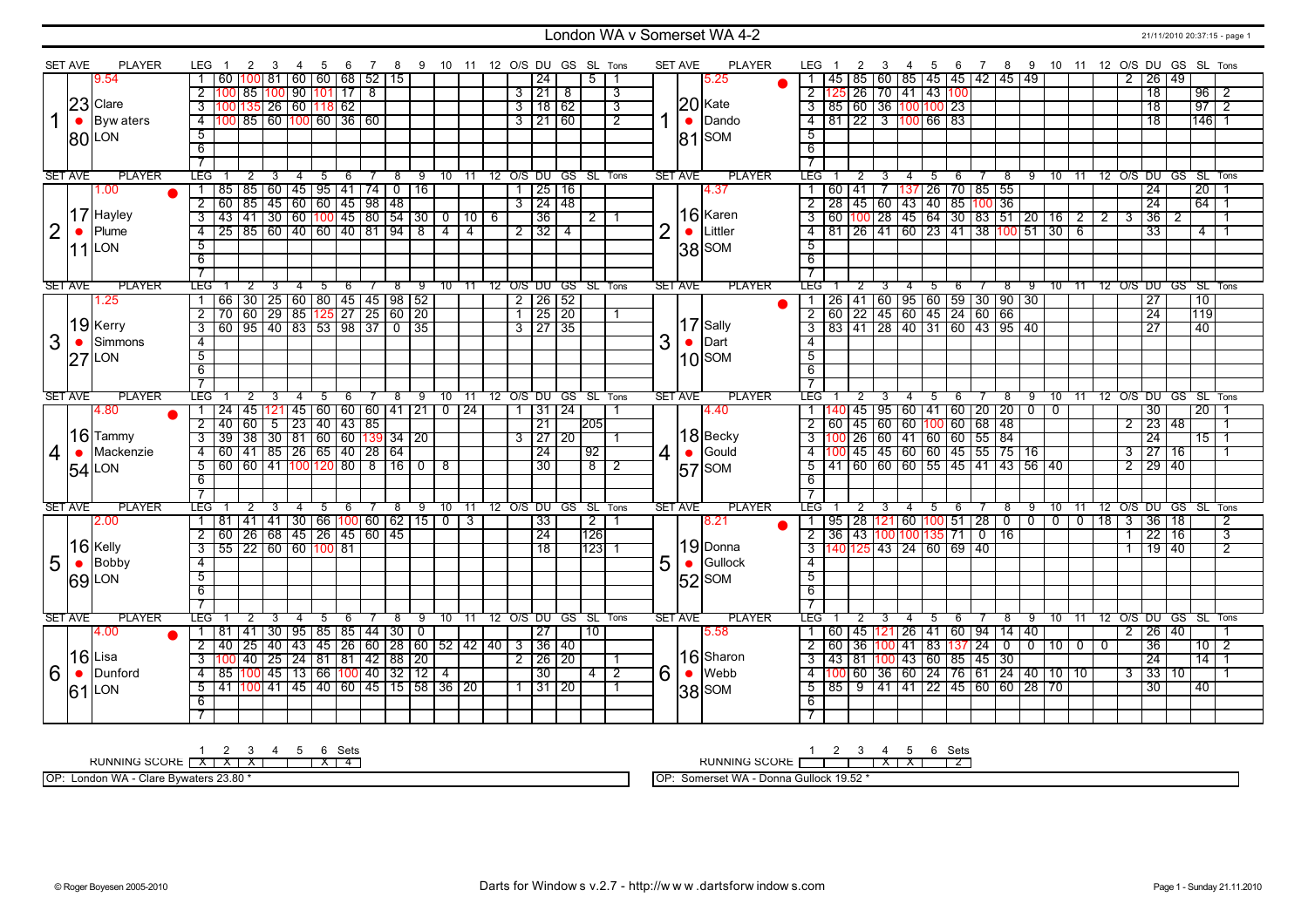# London WA

# Somerset WA

| <b>PLAYER</b>         |  | I W/L I WONI LOST | <b>AVE</b>     | <b>TAVE</b> | POINTS DARTS TON TON+ 180 TONS PLAYER |       |    |  |       |                   | <b>W/L WON LOST</b> |    | <b>AVE</b>         |      | TAVE   POINTS   DARTS   TON   TON+   180   TONS |       |    |  |           |
|-----------------------|--|-------------------|----------------|-------------|---------------------------------------|-------|----|--|-------|-------------------|---------------------|----|--------------------|------|-------------------------------------------------|-------|----|--|-----------|
| <b>Clare Bywaters</b> |  |                   | 23.80          | 9.54        | 1999                                  | 84    |    |  | $9+0$ | ∣Kate Dando       |                     |    | 20.81              | 5.25 | 1665                                            | 80    |    |  | $5 + 0$   |
| Hayley Plume          |  |                   | 17.11          | .00         | 2002                                  | 17    |    |  | $1+0$ | ∣Karen Littler    |                     |    | 16.38              | 4.37 | 1916                                            | 117   |    |  | $4 + 0$   |
| Kerry Simmons         |  |                   | 19.27          | .25         | 1503                                  | 781   |    |  |       | 1+0 Sally Dart    |                     |    | 7.10               |      | 1334                                            | 78    |    |  | $0+0$     |
| Tammy Mackenzie       |  |                   | 16.54          | 4.80        | 2200                                  | 133 l |    |  |       | 4+0   Becky Gould |                     |    | 18.57              | 4.40 | 2470                                            | 133   |    |  | $4 + 0$   |
| <b>Kelly Bobby</b>    |  |                   | 16.69          | 2.00        | 12521                                 | 75    |    |  |       | 2+0 Donna Gullock |                     | 0  | 19.52              | 8.21 | 1503                                            | 77    |    |  | $7+0$     |
| ILisa Dunford         |  |                   | $16.6^{\circ}$ | 4.00        | 2491                                  | 150 l |    |  | 4+0   | ⊟Sharon Webb      |                     |    | 16.38 <sub>1</sub> | 5.58 | 2441                                            | 149 I |    |  | $5+0$     |
| <b>TOTALS</b>         |  | 10                | 17.97          |             | 11447                                 | 637   | 21 |  |       | $ 21+0 $ TOTALS   | 10                  | 14 | '7.87              |      | 11329                                           | 634   | 23 |  | $125 + 0$ |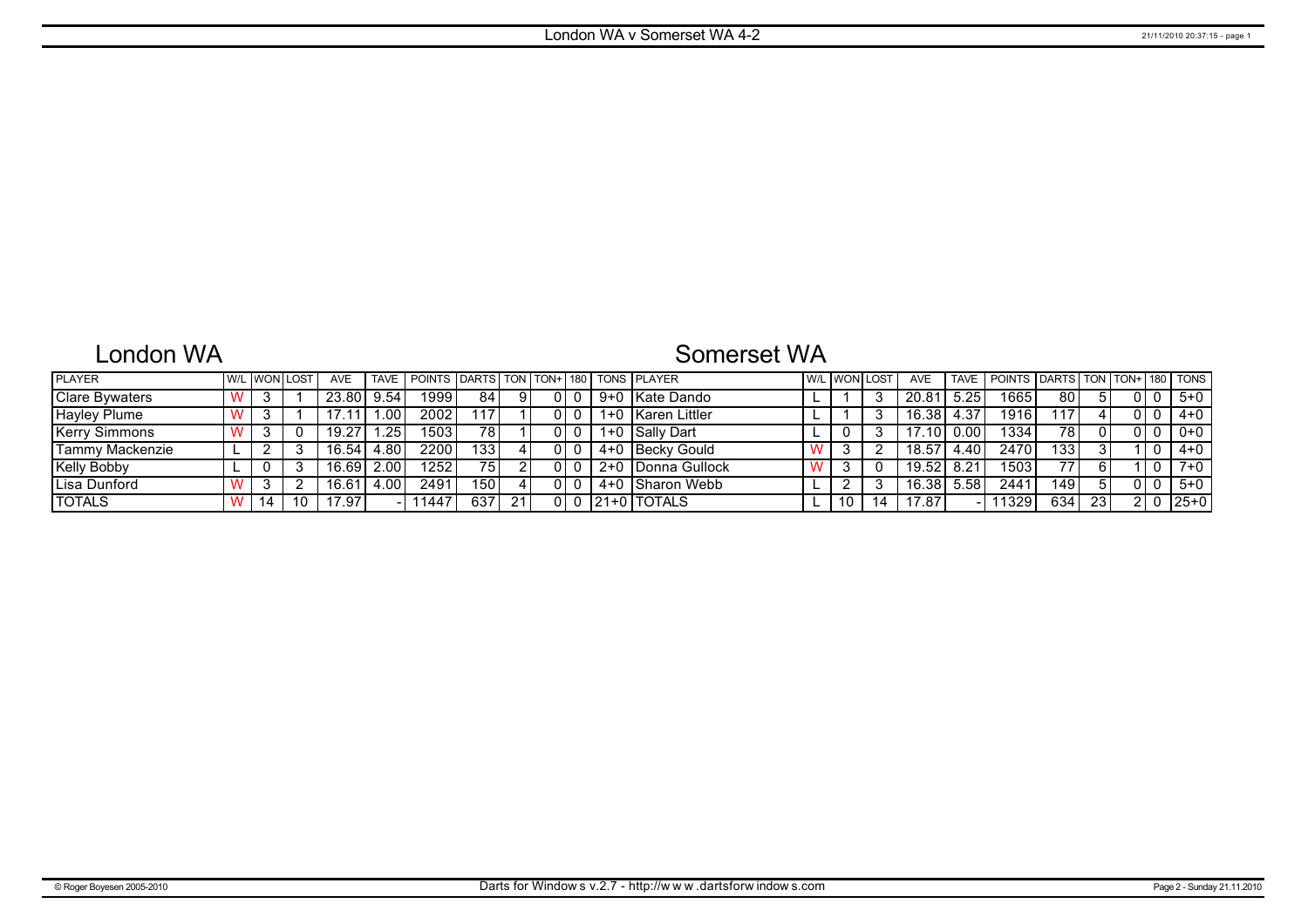### London MB v Somerset MB 9-3 21/11/2010 20:39:58 - page 1

|                | <b>SET AVE</b> | <b>PLAYER</b> | LEG 1               |                                                               |                |                                |                |             |   |     |   |            |                |          |       |  |                |                     |   | 2 3 4 5 6 7 8 9 10 11 12 O/S DU GS SL Tons |                | <b>SET AVE</b> |           | PLAYER        | LEG 1 2 3 4 5 6 7 8 9 10 11 12 O/S DU GS SL Tons |                   |                |                |   |                               |                                                              |    |   |    |                                |     |  |                |                                |                |     |                   |                         |
|----------------|----------------|---------------|---------------------|---------------------------------------------------------------|----------------|--------------------------------|----------------|-------------|---|-----|---|------------|----------------|----------|-------|--|----------------|---------------------|---|--------------------------------------------|----------------|----------------|-----------|---------------|--------------------------------------------------|-------------------|----------------|----------------|---|-------------------------------|--------------------------------------------------------------|----|---|----|--------------------------------|-----|--|----------------|--------------------------------|----------------|-----|-------------------|-------------------------|
|                |                | 7.80          |                     | 140 100  95  100  66                                          |                |                                |                |             |   |     |   |            |                |          |       |  | 3 I            | 15 66               |   |                                            | 3              |                |           | 4.00          |                                                  |                   |                |                |   | 1 60 70 45 60 55              |                                                              |    |   |    |                                |     |  |                | 15                             |                | 211 |                   |                         |
|                |                |               | $\overline{2}$      | 85   41                                                       |                | 45  140 100  50   40           |                |             |   |     |   |            |                |          |       |  | 1 I            | 19 40               |   |                                            | $\overline{2}$ |                |           |               |                                                  |                   |                |                |   |                               | 2   45   85   24   45   100   60                             |    |   |    |                                |     |  |                | $\overline{18}$                |                |     | 142 1             |                         |
|                |                | $23$ Mark     |                     | 3   45   60   60   85   41   100   36   34                    |                |                                |                |             |   |     |   |            |                |          |       |  |                | $\overline{24}$     |   | 40   1                                     |                |                |           | $19$ George   |                                                  |                   |                |                |   |                               | 3 100 60 40 85 100 76 0 32 8                                 |    |   |    |                                |     |  |                | 25                             | $\overline{8}$ |     |                   | $\overline{2}$          |
|                | $\bullet$      | Smart         |                     | 4 43 100 85 60 60 99 40 14                                    |                |                                |                |             |   |     |   |            |                |          |       |  |                | $3 \mid 24 \mid 14$ |   |                                            |                |                | $\bullet$ | Gardner       |                                                  |                   |                |                |   |                               | 4 85 40 43 26 80 100 32                                      |    |   |    |                                |     |  |                | 21                             |                |     | 9511              |                         |
|                |                |               |                     |                                                               |                |                                |                |             |   |     |   |            |                |          |       |  |                |                     |   |                                            | -1             |                |           |               |                                                  |                   |                |                |   |                               |                                                              |    |   |    |                                |     |  |                |                                |                |     |                   |                         |
|                |                | $95$ LON      | $\overline{5}$      |                                                               |                |                                |                |             |   |     |   |            |                |          |       |  |                |                     |   |                                            |                |                |           | $ 70 $ SOM    | $\overline{5}$                                   |                   |                |                |   |                               |                                                              |    |   |    |                                |     |  |                |                                |                |     |                   |                         |
|                |                |               | 6                   |                                                               |                |                                |                |             |   |     |   |            |                |          |       |  |                |                     |   |                                            |                |                |           |               | 6                                                |                   |                |                |   |                               |                                                              |    |   |    |                                |     |  |                |                                |                |     |                   |                         |
|                |                |               | $\overline{7}$      |                                                               |                |                                |                |             |   |     |   |            |                |          |       |  |                |                     |   |                                            |                |                |           |               |                                                  |                   |                |                |   |                               |                                                              |    |   |    |                                |     |  |                |                                |                |     |                   |                         |
|                | <b>SET AVE</b> | <b>PLAYER</b> | LEG                 |                                                               |                | 3                              | $-4$           |             |   | 5 6 | 7 | $^{\circ}$ |                | 9 10 11  |       |  |                |                     |   | 12 O/S DU GS SL Tons                       |                | <b>SET AVE</b> |           | <b>PLAYER</b> | LEG <sup>-</sup>                                 |                   | 2              | 3              |   | $4 \quad 5$                   | 6                                                            |    |   |    | 8 9 10 11 12 O/S DU GS SL Tons |     |  |                |                                |                |     |                   |                         |
|                |                | 12.50         | $\mathbf{1}$        | 59   125   100   37   60   60   50   10                       |                |                                |                |             |   |     |   |            |                |          |       |  | $\mathbf{1}$   | 22 10               |   |                                            | $\overline{2}$ |                |           | 10.02         |                                                  |                   |                |                |   |                               | 44   100   100   45   44   60   90                           |    |   |    |                                |     |  |                | 21                             |                |     | 18                | $\overline{2}$          |
|                |                |               |                     | 2 100 135 138 128                                             |                |                                |                |             |   |     |   |            |                |          |       |  | $\overline{3}$ | 12 128              |   |                                            | $\overline{4}$ |                |           |               |                                                  | $2$ 140 100 45 60 |                |                |   |                               |                                                              |    |   |    |                                |     |  |                | $\overline{12}$                |                |     | $156$ 2           |                         |
|                |                | 26 David      |                     | 3 121 140 45 87 73                                            |                |                                |                |             |   |     |   |            |                |          |       |  |                | $\overline{15}$     |   | $35$ $\overline{2}$                        |                |                |           | 25 Russell    |                                                  |                   |                |                |   | $3$ 97 100 125 137 42         |                                                              |    |   |    |                                |     |  |                | $2 \mid 14 \mid 42$            |                |     |                   | $\overline{3}$          |
| $\overline{2}$ |                | Goodw in      |                     | 4 85 123 140 3 42 90 10 8                                     |                |                                |                |             |   |     |   |            |                |          |       |  |                | $3 \mid 24 \mid$    | 8 |                                            | $\overline{2}$ | $\overline{2}$ | $\bullet$ | Lippett       |                                                  |                   |                |                |   |                               | $\overline{4}$ 82 100 60 100 93 48 15 0                      |    |   |    |                                |     |  |                | $\overline{24}$                |                |     | $\overline{3}$    | $\overline{2}$          |
|                | 97             | LON           | $\overline{5}$      |                                                               |                |                                |                |             |   |     |   |            |                |          |       |  |                |                     |   |                                            |                |                |           | $ 73 $ SOM    | $\overline{5}$                                   |                   |                |                |   |                               |                                                              |    |   |    |                                |     |  |                |                                |                |     |                   |                         |
|                |                |               | $\overline{6}$      |                                                               |                |                                |                |             |   |     |   |            |                |          |       |  |                |                     |   |                                            |                |                |           |               | $\overline{6}$                                   |                   |                |                |   |                               |                                                              |    |   |    |                                |     |  |                |                                |                |     |                   |                         |
|                |                |               |                     |                                                               |                |                                |                |             |   |     |   |            |                |          |       |  |                |                     |   |                                            |                |                |           |               |                                                  |                   |                |                |   |                               |                                                              |    |   |    |                                |     |  |                |                                |                |     |                   |                         |
|                | <b>SET AVE</b> | <b>PLAYER</b> | LEG <sup>-</sup>    |                                                               | $\overline{2}$ |                                |                |             | 5 | 6   |   |            | 9              | 10.      |       |  |                |                     |   | 12 O/S DU GS SL Tons                       |                | <b>SET AVE</b> |           | <b>PLAYER</b> | LEG"                                             |                   |                |                | 4 | 5                             | -6                                                           | -8 |   | -9 | 10                             | -11 |  |                | 12 O/S DU GS SL Tons           |                |     |                   |                         |
|                |                | 9.18          |                     | 1   40   50   40   45   140                                   |                |                                |                |             |   |     |   |            |                |          |       |  |                | 15                  |   | 186 1                                      |                |                |           | 9.05          |                                                  |                   |                |                |   |                               | 1 60 100 125 60 83 73                                        |    |   |    |                                |     |  | $\overline{3}$ | 18 73                          |                |     |                   | $\overline{2}$          |
|                |                |               | $\overline{2}$      |                                                               |                | 43 125 22 97 28 52             |                |             |   |     |   |            |                |          |       |  |                | $3$   21   52       |   |                                            | $\overline{2}$ |                |           |               |                                                  |                   |                |                |   |                               | $2$ 41 100 41 60 59 84                                       |    |   |    |                                |     |  |                | $\overline{18}$                |                |     | 116 1             |                         |
|                | 23             | Jimmy         |                     | $3 \mid 41 \mid 83 \mid 100 \mid 58 \mid 139 \mid 60 \mid 20$ |                |                                |                |             |   |     |   |            |                |          |       |  |                | $2$ 20 20           |   |                                            | $\overline{2}$ |                |           | $ 23 $ Jeff   |                                                  |                   |                |                |   |                               |                                                              |    |   |    |                                |     |  |                | $\overline{21}$                |                |     | $\overline{4}$    | $\overline{\mathbf{3}}$ |
| 3              | $\bullet$      | Foster        | $\overline{4}$      | 60   60   29  140 140  60   9   3                             |                |                                |                |             |   |     |   |            |                |          |       |  |                | $2$ 23 3            |   |                                            | $\overline{2}$ | 3              | $\bullet$ | Eldridge      |                                                  |                   |                |                |   |                               | 4 60 140 60 41 100 43 37                                     |    |   |    |                                |     |  |                | $\overline{21}$                |                |     | $\overline{20}$ 2 |                         |
|                |                | LON           | 5                   |                                                               |                |                                |                |             |   |     |   |            |                |          |       |  |                |                     |   |                                            |                |                |           |               | $\overline{5}$                                   |                   |                |                |   |                               |                                                              |    |   |    |                                |     |  |                |                                |                |     |                   |                         |
|                | 01             |               | 6                   |                                                               |                |                                |                |             |   |     |   |            |                |          |       |  |                |                     |   |                                            |                |                |           | $ 90 $ SOM    | 6                                                |                   |                |                |   |                               |                                                              |    |   |    |                                |     |  |                |                                |                |     |                   |                         |
|                |                |               | $\overline{7}$      |                                                               |                |                                |                |             |   |     |   |            |                |          |       |  |                |                     |   |                                            |                |                |           |               | $\overline{\tau}$                                |                   |                |                |   |                               |                                                              |    |   |    |                                |     |  |                |                                |                |     |                   |                         |
|                |                |               |                     |                                                               |                | $\overline{3}$                 | $\overline{4}$ | 5           |   | -6  |   | 8          |                | $9 - 10$ | $-11$ |  |                |                     |   | 12 O/S DU GS SL Tons                       |                | <b>SET AVE</b> |           | <b>PLAYER</b> | <b>LEG</b>                                       |                   | $\overline{2}$ | $\overline{3}$ |   | $4 \overline{5}$              | -6                                                           |    |   |    |                                |     |  |                | 8 9 10 11 12 O/S DU GS SL Tons |                |     |                   |                         |
|                |                |               |                     |                                                               |                |                                |                |             |   |     |   |            |                |          |       |  |                |                     |   |                                            |                |                |           |               |                                                  |                   |                |                |   |                               |                                                              |    |   |    |                                |     |  |                |                                |                |     |                   |                         |
|                | <b>SET AVE</b> | <b>PLAYER</b> | LEG <sup>'</sup>    |                                                               | $\overline{2}$ |                                |                |             |   |     |   |            |                |          |       |  |                |                     |   |                                            |                |                |           |               |                                                  |                   |                |                |   |                               |                                                              |    |   |    |                                |     |  |                |                                |                |     |                   |                         |
|                |                | 8.99          |                     | 1   41   30   180   40   140   30   0   40                    |                |                                |                |             |   |     |   |            |                |          |       |  |                | $1$   22   40       |   |                                            | 12+1           |                |           | 7.00          | $\overline{1}$                                   |                   |                |                |   |                               | 59 100 140 28 44 45 60                                       |    |   |    |                                |     |  |                | $\overline{21}$                |                |     | $25 \mid 2$       |                         |
|                |                |               |                     | $2$ 85 100 55 60 139 62                                       |                |                                |                |             |   |     |   |            |                |          |       |  |                | $3 \mid 18 \mid 62$ |   |                                            | $\overline{2}$ |                |           |               |                                                  |                   |                |                |   |                               | $2\left[180\right]62\left[43\right]140\left[36\right]30$     |    |   |    |                                |     |  |                | $\overline{18}$                |                |     | $10$ 2+1          |                         |
|                |                | $25$ Graham   |                     | $3  140 100 100 60  41 60$                                    |                |                                |                |             |   |     |   |            |                |          |       |  |                | 3118160             |   |                                            | $\overline{3}$ |                |           | $ 24 $ Ryan   |                                                  |                   |                |                |   | $3\overline{140}$ 41 94 11 85 |                                                              |    |   |    |                                |     |  |                | $\overline{15}$                |                |     | 130 1             |                         |
| 4              | $\bullet$      | Rackstraw     | $\overline{4}$      |                                                               |                |                                |                |             |   |     |   |            |                |          |       |  |                |                     |   |                                            |                | $\overline{4}$ | $\bullet$ | Palmer        | $\overline{4}$                                   |                   |                |                |   |                               |                                                              |    |   |    |                                |     |  |                |                                |                |     |                   |                         |
|                |                | $91$ LON      | 5                   |                                                               |                |                                |                |             |   |     |   |            |                |          |       |  |                |                     |   |                                            |                |                |           | $ 78 $ SOM    | $\overline{5}$                                   |                   |                |                |   |                               |                                                              |    |   |    |                                |     |  |                |                                |                |     |                   |                         |
|                |                |               | 6                   |                                                               |                |                                |                |             |   |     |   |            |                |          |       |  |                |                     |   |                                            |                |                |           |               | 6                                                |                   |                |                |   |                               |                                                              |    |   |    |                                |     |  |                |                                |                |     |                   |                         |
|                |                |               | $\overline{7}$      |                                                               |                |                                |                |             |   |     |   |            |                |          |       |  |                |                     |   |                                            |                |                |           |               |                                                  |                   |                |                |   |                               |                                                              |    |   |    |                                |     |  |                |                                |                |     |                   |                         |
|                | <b>SET AVE</b> | <b>PLAYER</b> | LEG <sup>"</sup>    |                                                               | $\overline{2}$ | 3                              | $\overline{4}$ |             | 5 | 6   |   | 8          | 9              | 10       | 11    |  |                |                     |   | 12 O/S DU GS SL Tons                       |                | <b>SET AVE</b> |           | <b>PLAYER</b> | LEG <sup>-</sup>                                 |                   | 2              | 3              | 4 | 5                             | 6                                                            |    | 8 | 9  | $10 \quad 11$                  |     |  |                | 12 O/S DU GS SL Tons           |                |     |                   |                         |
|                |                | 7.60          |                     | 1   100   45   100   60   140   38   18                       |                |                                |                |             |   |     |   |            |                |          |       |  |                | $3 \mid 21 \mid 18$ |   |                                            | 3              |                |           | 11.54         | 1 <sup>1</sup>                                   |                   |                |                |   |                               | 43   60   <mark>100</mark>   41   60   <mark>137</mark>   40 |    |   |    |                                |     |  |                | 21                             |                |     | $20 \mid 2$       |                         |
|                |                |               | $\overline{2}$      | 60   100   100   60   60   43   58   0                        |                |                                |                |             |   |     |   |            | $\overline{0}$ |          |       |  |                | 27                  |   | $20$   2                                   |                |                |           |               |                                                  |                   |                |                |   |                               | 2 60 100 60 100 42 43 56 35 5                                |    |   |    |                                |     |  | 2              | 26                             | -5             |     |                   | 2                       |
|                | 21             | Lee           | 3                   | 26                                                            |                | $100$ 43 45 60                 |                |             |   |     |   |            |                |          |       |  |                | 15                  |   | 227                                        | $\overline{1}$ |                |           | $23$ Derek    |                                                  |                   |                |                |   |                               | 3 140 60 140 100 29 32                                       |    |   |    |                                |     |  | 3              | 18 32                          |                |     |                   | 3                       |
| 5              | $\bullet$      | Cocks         | $\overline{4}$      | $\frac{1}{97}$ 120 60 41 95 58 30                             |                |                                |                |             |   |     |   |            |                |          |       |  | $\overline{2}$ | 20 30               |   |                                            | $\overline{1}$ | 5              | $\bullet$ | Pratley       |                                                  |                   |                |                |   |                               | 4 100 60 100 22 137 42                                       |    |   |    |                                |     |  |                | 18                             |                |     | $40 \mid 3$       |                         |
|                |                |               | 5                   | 60   85   58   60   39   97                                   |                |                                |                |             |   |     |   |            |                |          |       |  |                | 18                  |   | 102                                        |                |                |           |               |                                                  |                   |                |                |   |                               | $\overline{5}$   95   41   85   43   68   97   72            |    |   |    |                                |     |  | 3              | 121172                         |                |     |                   |                         |
|                |                | 35 LON        | -6                  |                                                               |                |                                |                |             |   |     |   |            |                |          |       |  |                |                     |   |                                            |                |                |           | $ 51 $ SOM    | 6                                                |                   |                |                |   |                               |                                                              |    |   |    |                                |     |  |                |                                |                |     |                   |                         |
|                |                |               |                     |                                                               |                |                                |                |             |   |     |   |            |                |          |       |  |                |                     |   |                                            |                |                |           |               |                                                  |                   |                |                |   |                               |                                                              |    |   |    |                                |     |  |                |                                |                |     |                   |                         |
|                | <b>SET AVE</b> | <b>PLAYER</b> | LEG                 |                                                               | $\overline{2}$ | 3                              |                | $4 \quad 5$ |   | 6   |   | 8          |                | 9 10 11  |       |  |                |                     |   | 12 O/S DU GS SL Tons                       |                | <b>SET AVE</b> |           | <b>PLAYER</b> | LEG                                              |                   | $\overline{2}$ | $_{3}$         |   | $4 \quad 5$                   | - 6                                                          |    |   |    | 8 9 10 11 12 O/S DU GS SL Tons |     |  |                |                                |                |     |                   |                         |
|                |                | 6.63          | 1 85                |                                                               |                |                                |                |             |   |     |   |            |                |          |       |  |                | $3 \mid 24 \mid 40$ |   |                                            | 2              |                |           | 5.05          |                                                  |                   |                |                |   |                               |                                                              |    |   |    |                                |     |  |                | 21                             |                |     | 5                 |                         |
|                |                |               |                     |                                                               |                | 30   68   28  100 123  27   40 |                |             |   |     |   |            |                |          |       |  | $\mathbf{1}$   | 19 30               |   |                                            | $\overline{1}$ |                |           |               | 2 <sub>1</sub>                                   |                   |                |                |   |                               | 1   60   11   91   60   140   45   89                        |    |   |    |                                |     |  |                | 21                             |                |     | 25                |                         |
|                |                |               |                     | $2$ 140 85 85 60 91 10 30                                     |                |                                |                |             |   |     |   |            |                |          |       |  |                | $\overline{24}$     |   | $32 \mid 1$                                |                |                |           | $ 22 $ Chris  |                                                  |                   |                |                |   |                               | 85   45   60   82   140   57     7                           |    |   |    |                                |     |  |                |                                |                |     |                   | $\mathbf 1$             |
|                |                | $22$ Paul     |                     | $3$ 85 100 80 44 45 59 56 0                                   |                |                                |                |             |   |     |   |            |                |          |       |  |                |                     |   |                                            | $\overline{2}$ |                |           |               |                                                  |                   |                |                |   |                               | $3   81   100   60   36   60   13   91   60$                 |    |   |    |                                |     |  |                | $2 \mid 23 \mid 60$<br>24      |                |     |                   |                         |
| 6              | $\bullet$      | Killington    |                     | 4 100 41 60 60 60 100 40 40                                   |                |                                |                |             |   |     |   |            |                |          |       |  |                | 1 22 40             |   |                                            |                | 6              | $\bullet$ | White         |                                                  |                   |                |                |   |                               | 4 26 125 55 60 55 55 45 64                                   |    |   |    |                                |     |  |                |                                |                |     | $16$   1          |                         |
|                |                | <b>16</b> LON | $\overline{5}$      |                                                               |                |                                |                |             |   |     |   |            |                |          |       |  |                |                     |   |                                            |                |                |           | $ 00 $ SOM    | $\overline{5}$                                   |                   |                |                |   |                               |                                                              |    |   |    |                                |     |  |                |                                |                |     |                   |                         |
|                |                |               | 6<br>$\overline{7}$ |                                                               |                |                                |                |             |   |     |   |            |                |          |       |  |                |                     |   |                                            |                |                |           |               | $\overline{6}$<br>$\overline{7}$                 |                   |                |                |   |                               |                                                              |    |   |    |                                |     |  |                |                                |                |     |                   |                         |

RUNNING SCORE 1 X 2 X 3 X 4 X 5 6 X Sets 5

RUNNING SCORE 1 2 3 4 5 X 6 Sets 1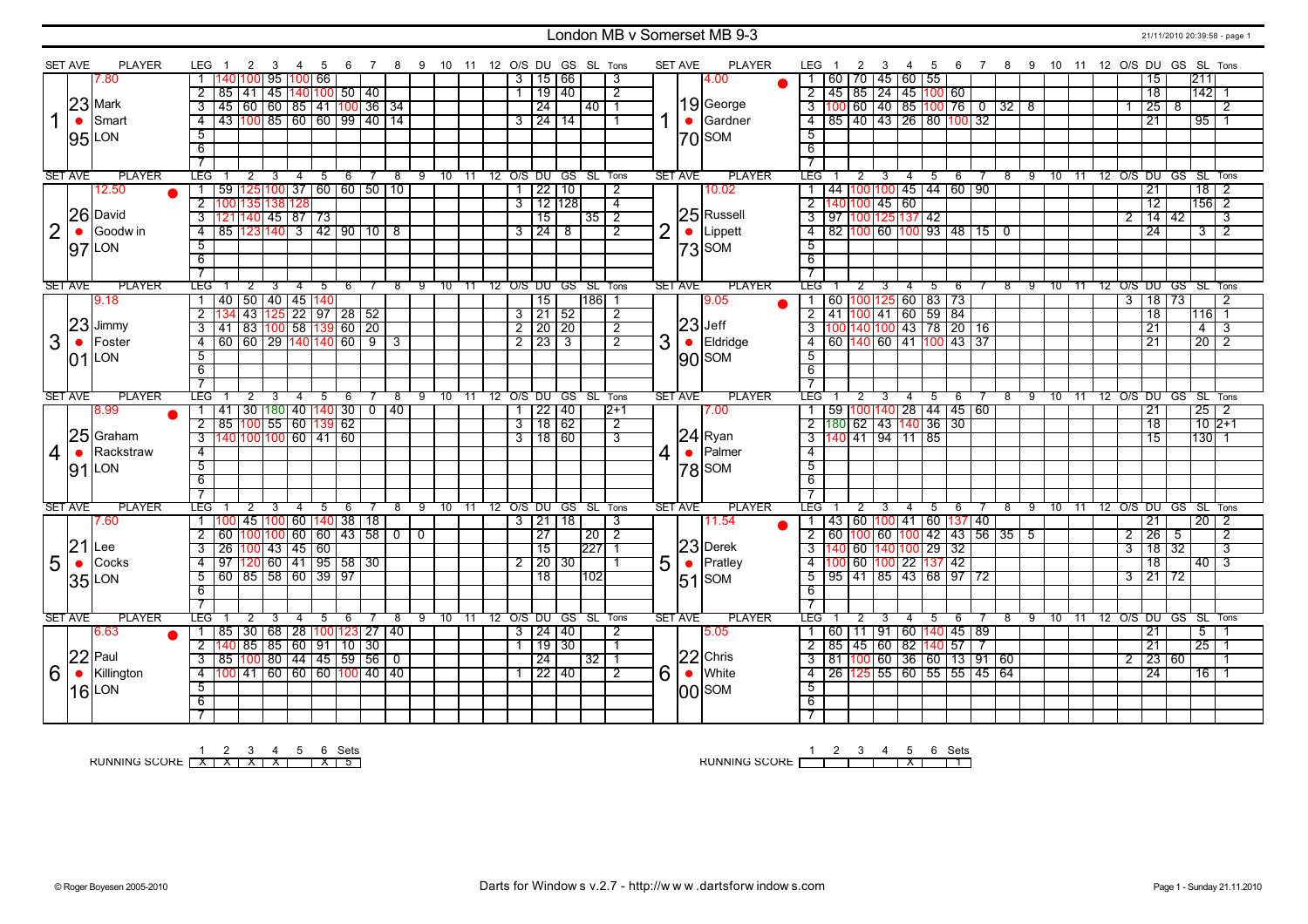#### London MB v Somerset MB 9-3 21/11/2010 20:39:58 - page 2

|                | <b>SET AVE</b> | <b>PLAYER</b>       | LEG 1                            | 2                         | 3 | 4              | 5 | 6                                  |     | 7                                                        |      |   |         |  |   |                           |       | 8 9 10 11 12 O/S DU GS SL Tons |                                 |                | <b>SET AVE</b> | <b>PLAYER</b>            | LEG <sub>1</sub><br>$\overline{2}$                        |                | 3<br>$\overline{4}$     | 5  | 6                                      |   |            |      |    |      |                |                     | 7 8 9 10 11 12 O/S DU GS SL Tons |                 |                           |  |
|----------------|----------------|---------------------|----------------------------------|---------------------------|---|----------------|---|------------------------------------|-----|----------------------------------------------------------|------|---|---------|--|---|---------------------------|-------|--------------------------------|---------------------------------|----------------|----------------|--------------------------|-----------------------------------------------------------|----------------|-------------------------|----|----------------------------------------|---|------------|------|----|------|----------------|---------------------|----------------------------------|-----------------|---------------------------|--|
|                |                | 10.34               |                                  |                           |   |                |   | 125 100 100  80   48   48          |     |                                                          |      |   |         |  |   | 3   18   48               |       |                                | 3                               |                |                | 3.00                     | $ 45\rangle$                                              |                |                         |    | 41   34   100   60   99                |   |            |      |    |      |                | 18                  |                                  | $122$   1       |                           |  |
|                |                |                     | $\overline{2}$                   | 60   140   60   100   129 |   |                |   |                                    | ्रु | $\overline{3}$                                           |      |   |         |  |   | 3 21 3                    |       |                                | 3                               |                |                |                          | $\overline{2}$<br>145 24 60 81 100 60                     |                |                         |    |                                        |   |            |      |    |      |                | <b>18</b>           |                                  | 1311            |                           |  |
|                |                | $26$ Rob            | $\overline{3}$                   |                           |   |                |   | 60 45 100 140 100 56               |     |                                                          |      |   |         |  |   | $3 \mid 18 \mid 56$       |       |                                | 3                               |                |                | $ 20 $ Simon             | <u>  22   45   100   66   41   60  </u><br>$\overline{3}$ |                |                         |    |                                        |   |            |      |    |      |                | 18                  |                                  | $167$ 1         |                           |  |
| $\overline{7}$ | $\bullet$      | Edw ards            | $\overline{4}$                   |                           |   |                |   |                                    |     |                                                          |      |   |         |  |   |                           |       |                                |                                 | 7 <sup>1</sup> |                | $\bullet$ Hodges         | $\overline{4}$                                            |                |                         |    |                                        |   |            |      |    |      |                |                     |                                  |                 |                           |  |
|                |                | $37$ LON            | $\overline{5}$                   |                           |   |                |   |                                    |     |                                                          |      |   |         |  |   |                           |       |                                |                                 |                |                | $ 06 $ <sub>SOM</sub>    | $\overline{5}$                                            |                |                         |    |                                        |   |            |      |    |      |                |                     |                                  |                 |                           |  |
|                |                |                     | $\overline{6}$                   |                           |   |                |   |                                    |     |                                                          |      |   |         |  |   |                           |       |                                |                                 |                |                |                          | 6                                                         |                |                         |    |                                        |   |            |      |    |      |                |                     |                                  |                 |                           |  |
|                |                |                     | $\overline{7}$                   |                           |   |                |   |                                    |     |                                                          |      |   |         |  |   |                           |       |                                |                                 |                |                |                          |                                                           |                |                         |    |                                        |   |            |      |    |      |                |                     |                                  |                 |                           |  |
|                | <b>SET AVE</b> | <b>PLAYER</b>       | <b>TEG</b>                       | $\overline{2}$            |   | $\overline{4}$ | 5 | $-6$                               |     | 7                                                        |      |   |         |  |   |                           |       | 8 9 10 11 12 O/S DU GS SL Tons |                                 |                | <b>SET AVE</b> | <b>PLAYER</b>            | <b>LEG</b>                                                | $\overline{2}$ | $\overline{\mathbf{3}}$ |    | $4 \quad 5 \quad 6$                    |   |            |      |    |      |                |                     | 7 8 9 10 11 12 O/S DU GS SL Tons |                 |                           |  |
|                |                | 5.21                |                                  |                           |   |                |   | 41   85   100   42   100   45   88 |     |                                                          |      |   |         |  |   | 3 21 88                   |       |                                | 2                               |                |                | 4.00                     | 1   85   83   45   100   82   36                          |                |                         |    |                                        |   |            |      |    |      |                | <b>18</b>           |                                  | 7011            |                           |  |
|                |                |                     | $\overline{2}$                   |                           |   |                |   | <u> 91 60 96 121 93 0 140 </u>     |     |                                                          |      |   |         |  |   | 1 19 40                   |       |                                | 7                               |                |                |                          | $2$ 85 40 60 60 100 42 42                                 |                |                         |    |                                        |   |            |      |    |      |                | $\overline{21}$     |                                  | $\overline{72}$ | $\overline{1}$            |  |
|                |                | 26 Steve            | $\overline{3}$                   |                           |   |                |   | 100 100 95 95 64 47                |     |                                                          |      |   |         |  |   | $2$ 117 47                |       |                                | $\overline{2}$                  |                |                | 22 Darren                |                                                           |                |                         |    |                                        |   |            |      |    |      |                | $\overline{15}$     |                                  | $155$ 2         |                           |  |
| 8              | $\bullet$      | McHale              | $\overline{4}$                   |                           |   |                |   |                                    |     |                                                          |      |   |         |  |   |                           |       |                                |                                 |                |                | $8\sqrt{ }$ Godfrey      | $\overline{4}$                                            |                |                         |    |                                        |   |            |      |    |      |                |                     |                                  |                 |                           |  |
|                |                | $37$ LON            | $\overline{5}$                   |                           |   |                |   |                                    |     |                                                          |      |   |         |  |   |                           |       |                                |                                 |                |                | $ 33 $ SOM               | $\overline{5}$                                            |                |                         |    |                                        |   |            |      |    |      |                |                     |                                  |                 |                           |  |
|                |                |                     | 6                                |                           |   |                |   |                                    |     |                                                          |      |   |         |  |   |                           |       |                                |                                 |                |                |                          | 6                                                         |                |                         |    |                                        |   |            |      |    |      |                |                     |                                  |                 |                           |  |
|                |                |                     | $\overline{7}$                   |                           |   |                |   |                                    |     |                                                          |      |   |         |  |   |                           |       |                                |                                 |                |                |                          |                                                           |                |                         |    |                                        |   |            |      |    |      |                |                     |                                  |                 |                           |  |
|                | <b>SET AVE</b> | <b>PLAYER</b>       | LEG.                             |                           |   |                | 5 | - 6                                |     |                                                          | - 8  |   |         |  |   |                           |       | 9 10 11 12 O/S DU GS SL Tons   |                                 |                | SET AVE        | <b>PLAYER</b>            | LEG .                                                     |                | 3<br>-4                 |    | 56                                     |   | -8         |      |    |      |                |                     | 9 10 11 12 O/S DU GS SL Tons     |                 |                           |  |
|                |                | 7.20                |                                  |                           |   |                |   |                                    |     | 83 60 100 26 100 41 42 17 32                             |      |   |         |  |   |                           | 25 32 |                                | $\overline{2}$                  |                |                | 12.34                    | $ 26\rangle$                                              |                |                         |    | 41   50   45   26   60   100   60   61 |   |            |      |    |      |                | $\overline{27}$     |                                  | $\overline{32}$ |                           |  |
|                |                |                     | $\overline{2}$                   |                           |   |                |   |                                    |     | 58 46 38 21 100 140 58 40                                |      |   |         |  |   | 1 22 40                   |       |                                | $\overline{2}$                  |                |                |                          | 2 60 60 60 41 60 118 38                                   |                |                         |    |                                        |   |            |      |    |      |                | $\overline{21}$     |                                  | 64              | $\overline{1}$            |  |
|                |                | 20 George           | $\overline{3}$                   |                           |   |                |   | 42 46 60 46 60 60 46               |     |                                                          |      |   |         |  |   | $\overline{21}$           |       | 141                            |                                 |                |                | $21$ Paul                | $\overline{121}$ 62 135 100 65 0 10 8<br>$\overline{3}$   |                |                         |    |                                        |   |            |      |    |      |                | $\overline{22}$     | 8                                |                 | $\overline{3}$            |  |
| 9              | $\bullet$      | Killington          | $\overline{4}$                   |                           |   |                |   |                                    |     | $\overline{26}$ 60 41 80 44 60 140 30 0                  |      |   |         |  |   | $\overline{27}$           |       | $\overline{20}$                |                                 | 9              | $\bullet$      | Blackw ell               | $4$  100 100 60   41   60   100   30   6                  |                |                         |    |                                        |   |            | $-4$ |    |      | $\overline{3}$ | 27                  | $\overline{4}$                   |                 | $\overline{\overline{3}}$ |  |
|                |                | $20$ LON            |                                  | $5$ 61 140 58 59          |   |                |   |                                    |     |                                                          |      |   |         |  |   | $\overline{12}$           |       | 11831                          |                                 |                |                | $ 90 $ SOM               | $5 \overline{180} 81 \overline{140} 180 \overline{20}$    |                |                         |    |                                        |   |            |      |    |      | $\mathbf{1}$   | 13 20               |                                  |                 | $2+2$                     |  |
|                |                |                     | 6                                |                           |   |                |   |                                    |     |                                                          |      |   |         |  |   |                           |       |                                |                                 |                |                |                          | $\overline{6}$                                            |                |                         |    |                                        |   |            |      |    |      |                |                     |                                  |                 |                           |  |
|                |                |                     | $\overline{7}$                   |                           |   |                |   |                                    |     |                                                          |      |   |         |  |   |                           |       |                                |                                 |                |                |                          | $\overline{7}$                                            |                |                         |    |                                        |   |            |      |    |      |                |                     |                                  |                 |                           |  |
|                | <b>SET AVE</b> | <b>PLAYER</b>       | <b>LEG</b>                       |                           |   |                | 5 | - 6                                |     |                                                          | -8   |   |         |  |   |                           |       | 9 10 11 12 O/S DU GS SL Tons   |                                 |                | <b>SET AVE</b> | <b>PLAYER</b>            | LEG <sup>-</sup>                                          |                | -4                      | -5 | - 6                                    |   | $^8$       | 9    |    |      |                |                     | 10 11 12 0/S DU GS SL Tons       |                 |                           |  |
|                |                | 5.45                |                                  |                           |   |                |   |                                    |     | 45   125   60   43   58   60   78   24   8               |      |   |         |  |   | 3 27 8<br>$\overline{27}$ |       |                                |                                 |                |                | 6.80                     | 42<br>100                                                 |                |                         |    | 44   85   55   54   97   12            |   |            |      |    |      |                | $\overline{24}$     |                                  | $12$   1        |                           |  |
|                |                | $19$ Tom            | $\overline{2}$<br>$\overline{3}$ |                           |   |                |   |                                    |     | $92$ 25 81 59 26 81 81 36 0<br>41 100 140 31 45 40 84 10 |      |   |         |  |   |                           |       | $\overline{20}$                |                                 |                | 21             | Simon                    | $2  100 41  60 55  60 26  86 33  040$                     |                |                         |    | 60 60 36 140 39 48 18                  |   |            |      |    |      |                | 28 40               |                                  |                 | $\overline{1}$            |  |
| $10$ $\bullet$ |                | <b>McGurn</b>       | 4                                |                           |   |                |   | 60 60 60 180 25 42                 |     |                                                          |      |   |         |  |   | $\overline{24}$<br>18     |       | 10 <sup>1</sup>                | $\overline{2}$<br>$74 \mid 1+1$ |                | 10I ∙          | <b>IFouracres</b>        | 3<br>4 100 60 140 60 60 69 12                             |                |                         |    |                                        |   |            |      |    |      | -1             | 22<br>$19$ 12       | $\overline{18}$                  |                 | $\overline{2}$<br>2       |  |
|                |                |                     | 5                                |                           |   |                |   |                                    |     |                                                          |      |   |         |  |   |                           |       |                                |                                 |                |                |                          | $\overline{5}$                                            |                |                         |    |                                        |   |            |      |    |      |                |                     |                                  |                 |                           |  |
|                |                | $79$ <sup>LON</sup> | 6                                |                           |   |                |   |                                    |     |                                                          |      |   |         |  |   |                           |       |                                |                                 |                |                | $ 42 $ SOM               | 6                                                         |                |                         |    |                                        |   |            |      |    |      |                |                     |                                  |                 |                           |  |
|                |                |                     | $\overline{7}$                   |                           |   |                |   |                                    |     |                                                          |      |   |         |  |   |                           |       |                                |                                 |                |                |                          |                                                           |                |                         |    |                                        |   |            |      |    |      |                |                     |                                  |                 |                           |  |
|                | <b>SET AVE</b> | <b>PLAYER</b>       | <b>LEG</b>                       |                           |   |                | 5 | -6                                 |     |                                                          | $^8$ |   | 9 10 11 |  |   | 12 0/S DU GS              |       |                                | SL Tons                         |                | <b>SET AVE</b> | <b>PLAYER</b>            | LEG <sup>-</sup>                                          |                | -4                      |    | $5 \t 6$                               | 7 | $^{\circ}$ |      |    |      |                |                     | 9 10 11 12 O/S DU GS SL Tons     |                 |                           |  |
|                |                | 12.09               |                                  |                           |   |                |   |                                    |     | 180 22 100 43 45 91 10 5                                 |      |   |         |  |   | 24                        |       |                                | $5 \; 12 + 1$                   |                |                | 15.20                    | $1 \overline{22}$                                         |                |                         |    | 95   96   41   85   32   85   29   16  |   |            |      |    |      |                | $3 \mid 27 \mid 16$ |                                  |                 |                           |  |
|                |                |                     | $\overline{2}$                   |                           |   |                |   | 140 60 97 118 46 40                |     |                                                          |      |   |         |  |   | 1 16 40                   |       |                                | 2                               |                |                |                          | $2$ 59 125 60 58 59                                       |                |                         |    |                                        |   |            |      |    |      |                | 15                  |                                  | 140  1          |                           |  |
|                |                | 26 Stuart           | $\overline{3}$                   |                           |   |                |   | 85 100 100 140 56 20               |     |                                                          |      |   |         |  |   | 1   16   20               |       |                                | 3                               |                |                | $22$ Dave                | $\frac{1}{3}$   95   85   40   121   17   57              |                |                         |    |                                        |   |            |      |    |      |                | 18                  |                                  | 861             | - 1                       |  |
| 111            | $\bullet$      | Pickles             | $\overline{4}$                   |                           |   |                |   | 100 100 131 60 36 34 40            |     |                                                          |      |   |         |  |   | 2 20 40                   |       |                                | 3                               |                | $1$ $\bullet$  | Griffin                  | 140 45 60 134 90 16<br>$\overline{4}$                     |                |                         |    |                                        |   |            |      |    |      |                | 18                  |                                  | $16$   2        |                           |  |
|                |                | 30 LON              | 5                                |                           |   |                |   |                                    |     |                                                          |      |   |         |  |   |                           |       |                                |                                 |                |                | <b>59</b> SOM            | 5                                                         |                |                         |    |                                        |   |            |      |    |      |                |                     |                                  |                 |                           |  |
|                |                |                     | 6                                |                           |   |                |   |                                    |     |                                                          |      |   |         |  |   |                           |       |                                |                                 |                |                |                          | 6                                                         |                |                         |    |                                        |   |            |      |    |      |                |                     |                                  |                 |                           |  |
|                |                |                     | $\overline{7}$                   |                           |   |                |   |                                    |     |                                                          |      |   |         |  |   |                           |       |                                |                                 |                |                |                          |                                                           |                |                         |    |                                        |   |            |      |    |      |                |                     |                                  |                 |                           |  |
|                | <b>SET AVE</b> | <b>PLAYER</b>       | LEG                              |                           |   |                | 5 | -6                                 |     |                                                          | 8    | 9 | 10 11   |  |   |                           |       | 12 O/S DU GS SL Tons           |                                 |                | <b>SET AVE</b> | <b>PLAYER</b>            | LEG                                                       |                | 4                       | 5  | -6                                     |   | 8          | 9    | 10 | - 11 |                |                     | 12 O/S DU GS SL Tons             |                 |                           |  |
|                |                | 13.57               |                                  |                           |   |                |   |                                    |     | 41   140   125   59   55   41   0   30                   |      |   |         |  |   | 24                        |       |                                | $10$   2                        |                |                | 8.55                     | 1   52   100   55   100   100   46   32   16              |                |                         |    |                                        |   |            |      |    |      | 3              | 24                  | 16                               |                 | 3                         |  |
|                |                |                     | $\overline{2}$                   |                           |   |                |   | 100 85 60 121 97 38                |     |                                                          |      |   |         |  | 3 |                           | 18 38 |                                | $\overline{2}$                  |                |                |                          | $15$ 85 60 60 60 45<br>$\overline{2}$                     |                |                         |    |                                        |   |            |      |    |      |                | 18                  |                                  | 176             |                           |  |
|                |                | $25$ Robbie         |                                  |                           |   |                |   | 3 100 60 60 60 125 77 15           |     |                                                          |      |   |         |  |   | 21                        |       | 4                              | $\overline{2}$                  |                |                | $ 23 $ Jason             | $3   85   60   100   60   81   99   16$                   |                |                         |    |                                        |   |            |      |    |      |                | $2$   20   16       |                                  |                 | -1                        |  |
|                | $12$ $\bullet$ | Hain                |                                  | 4 140 60 95 100 106       |   |                |   |                                    |     |                                                          |      |   |         |  |   | $3$ 15 106                |       |                                | 3                               |                |                | $ 2  \bullet  $ Woodyard | $4$ 85 100 100 60 60                                      |                |                         |    |                                        |   |            |      |    |      |                | 15                  |                                  | $96$   2        |                           |  |
|                |                | 68 LON              |                                  |                           |   |                |   | 5 41 100 100 60 60 100 40          |     |                                                          |      |   |         |  |   | 1 19 40                   |       |                                | 3                               |                |                | $ 02 $ SOM               | $\overline{5}$ 60 41 125 130 40 59                        |                |                         |    |                                        |   |            |      |    |      |                | $\overline{18}$     |                                  | 46              | $\overline{2}$            |  |
|                |                |                     | 6                                |                           |   |                |   |                                    |     |                                                          |      |   |         |  |   |                           |       |                                |                                 |                |                |                          | $\overline{6}$                                            |                |                         |    |                                        |   |            |      |    |      |                |                     |                                  |                 |                           |  |
|                |                |                     |                                  |                           |   |                |   |                                    |     |                                                          |      |   |         |  |   |                           |       |                                |                                 |                |                |                          |                                                           |                |                         |    |                                        |   |            |      |    |      |                |                     |                                  |                 |                           |  |
|                |                |                     |                                  |                           |   |                |   |                                    |     |                                                          |      |   |         |  |   |                           |       |                                |                                 |                |                |                          |                                                           |                |                         |    |                                        |   |            |      |    |      |                |                     |                                  |                 |                           |  |

RUNNING SCORE 7 X 8 X 9 10 11 X 12 X Sets 9

OP: London MB - David Goodwin 26.97 \*

RUNNING SCORE 7 8 9 X 10 X 11 12 Sets 3

OP: Somerset MB - Derek Pratley 23.51 \*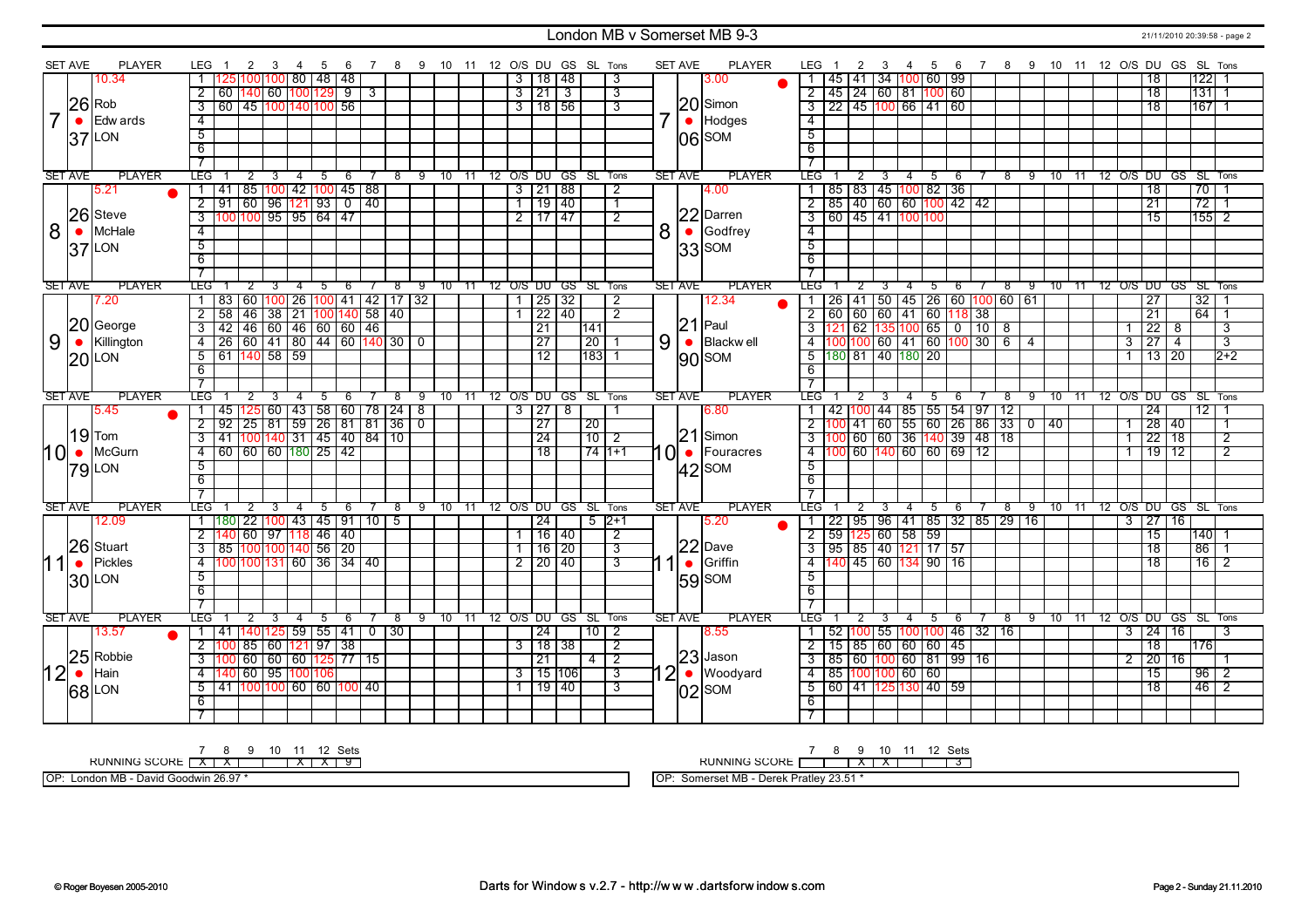## London MB

# Somerset MB

| <b>PLAYER</b>           | W/I |    | .OST | <b>AVE</b>  | <b>TAVE</b>    | POINTS DARTS TON |      |                 | $I$ TON+ $I$ 180 |         | <b>TONS PLAYER</b>     |   | W/L WON I | LOST | <b>AVE</b>  | <b>TAVE</b> | <b>POINTS</b> | <b>DARTS</b> | TON. | TON+            | 180            | <b>TONS</b> |
|-------------------------|-----|----|------|-------------|----------------|------------------|------|-----------------|------------------|---------|------------------------|---|-----------|------|-------------|-------------|---------------|--------------|------|-----------------|----------------|-------------|
| Mark Smart              |     |    |      | 23.95       | $^{\prime}.80$ | 1964             | 82   | 5               |                  |         | 7+0   George Gardner   |   |           | 3    | 19.70       | 4.00        | 1556          | 79           | 4    |                 |                | $4 + 0$     |
| David Goodwin           |     |    |      | 26.97       | $'$ 112.50     | 1969             | 731  | 8               |                  |         | 10+0 Russell Lippett   |   |           | 3    | 25.73 10.02 |             | 1827          | 71           | 8    |                 |                | $9 + 0$     |
| Jimmy Foster            |     |    |      | 23.01       | 9.18           | 1818             | 79   |                 |                  | 7+0     | Jeff Eldridge          |   |           | 3    | 23.90       | 9.05        | 1864          | 78           |      |                 |                | $8 + 0$     |
| <b>Graham Rackstraw</b> |     |    |      | 25.91       | 8.99           | 15031            | 58   |                 |                  | $7 + 1$ | <b>IRvan Palmer</b>    |   |           | 3    | 24.78       | 00.'        | 1338          | 54           |      |                 |                | $5+1$       |
| Lee Cocks               |     |    |      | 21.35       | $^{\prime}.60$ | 2156             | 101  | 6 I             |                  |         | 7+0 Derek Pratley      |   | 3         |      | 23.51       | .54<br> 11  | 2445          | 104          | 8    |                 |                | $10+0$      |
| Paul Killington         |     |    |      | 22.16       | 6.63           | 1972             | 89   | 5               |                  |         | 6+0 Chris White        |   |           | 3    | 22.00       | 5.05        | 1958          | 89           |      |                 |                | $4 + 0$     |
| <b>Rob Edwards</b>      |     |    |      | 26.37110.34 |                | 1503             | 57   |                 |                  |         | 9+0 Simon Hodges       |   |           | 3    | 20.06       | 3.00        | 1083          | 54           | 3    |                 |                | $3+0$       |
| Steve McHale            |     |    |      | 26.37       | $5.2^{\circ}$  | 1503             | 57   |                 | 01               |         | 5+0 Darren Godfrey     |   |           | 3    | 22.33       | 4.00        | 1206          | 54           | 4    |                 |                | $4 + 0$     |
| George Killington       |     |    |      | 20.20       | 7.20           | 2161             | 107  |                 |                  |         | 6+0 Paul Blackwell     |   | 3         | 2    | 21.90 12.34 |             | 2409          | 110.         | 8    |                 | $\overline{2}$ | $10+2$      |
| Tom McGurn              |     |    |      | 19.79       | 5.45           | 1900             | 96   |                 |                  | $4 + 1$ | <b>Simon Fouracres</b> | W | 3         |      | 21.42       | 6.80        | 1992          | 93           | 4    |                 |                | 6+0         |
| <b>Stuart Pickles</b>   |     |    |      | 26.30 12.09 |                | 1999             | 76   |                 | 2                | $10+1$  | Dave Griffin           |   |           | 3    | 22.59       | 5.20        | 1762          | 78           | 3    |                 |                | $4 + 0$     |
| Robbie Hain             |     |    |      | 25.68 13.57 |                | 2491             | 97   | 10 <sub>1</sub> | $\overline{2}$   | $12+0$  | Jason Woodyard         |   | ົ         | 3    | 23.02       | 8.55        | 2187          | 95           | 8    |                 |                | $8 + 0$     |
| <b>TOTALS</b>           |     | 32 | 16   | 23.60       |                | 22939            | 9721 | 66              | 21               |         | 190+3   TOTALS         |   | 16        | 32   | 22.55       |             | 21627         | 959          | 59   | 13 <sub>1</sub> | 3              | 75+3        |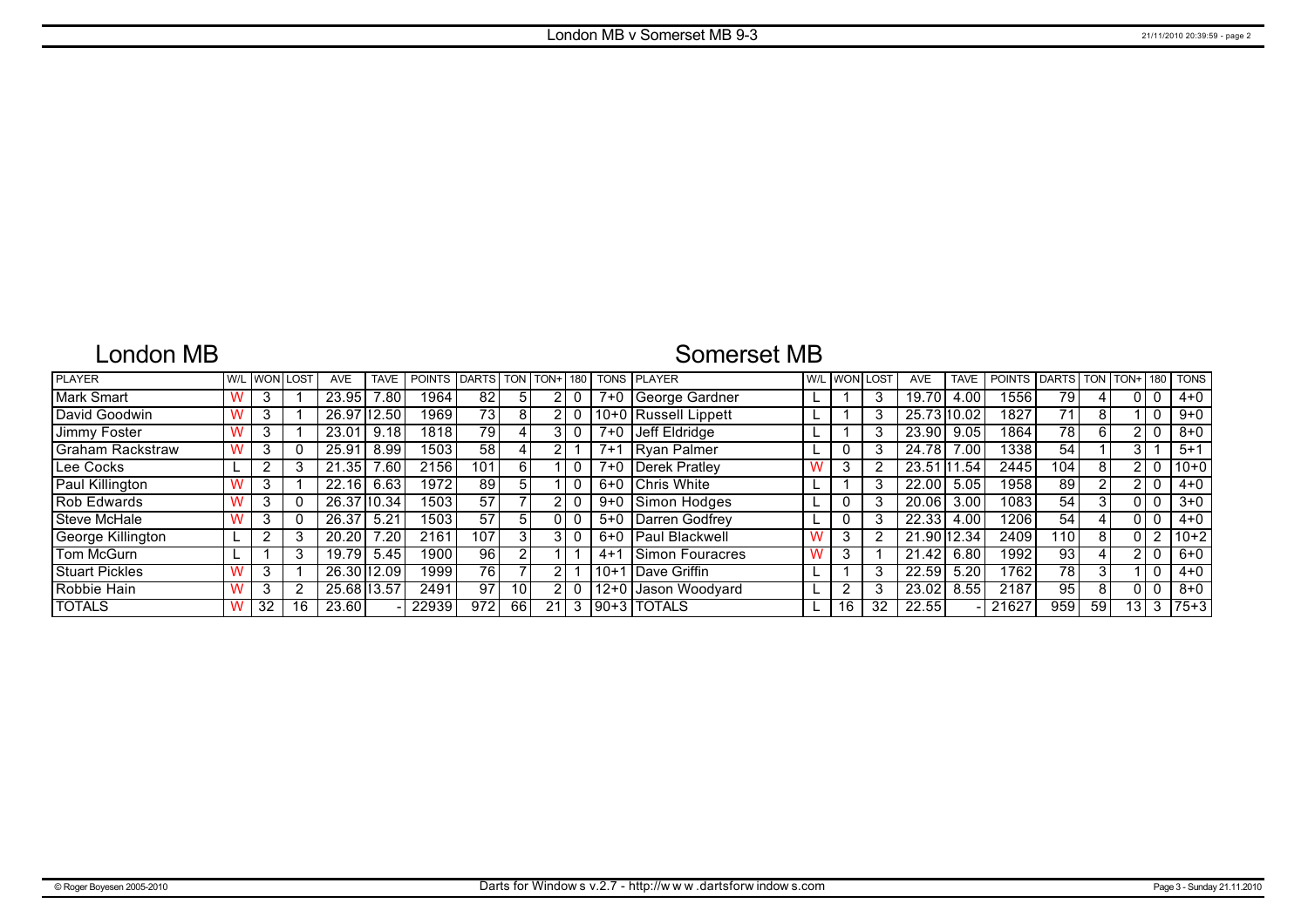### London WB v Somerset WB 4-2 21/11/2010 20:40:13 - page 1

|                | <b>SET AVE</b> | <b>PLAYER</b> | LEG 1                     | 2                                                        | 3 | -4             | -5                                                          | - 6 |     |     |                         |                | 7 8 9 10 11 12 O/S DU GS SL Tons               |                     |                |                                |                |                | SET AVE        | PLAYER         |                         | LEG 1<br>2                                                                                                                                   | 3 | - 4            | 5                                                | 6              |                          |             |     |                |                |           |                     | 7 8 9 10 11 12 O/S DU GS SL Tons |                 |                |
|----------------|----------------|---------------|---------------------------|----------------------------------------------------------|---|----------------|-------------------------------------------------------------|-----|-----|-----|-------------------------|----------------|------------------------------------------------|---------------------|----------------|--------------------------------|----------------|----------------|----------------|----------------|-------------------------|----------------------------------------------------------------------------------------------------------------------------------------------|---|----------------|--------------------------------------------------|----------------|--------------------------|-------------|-----|----------------|----------------|-----------|---------------------|----------------------------------|-----------------|----------------|
|                |                | 5.40          |                           | 45   41   37   15   100   100   55   44   40   18        |   |                |                                                             |     |     |     |                         |                |                                                | 30                  |                | $6 \mid 2$                     |                |                |                |                |                         | 81   60   81   71   26   41   47   86   4                                                                                                    |   |                |                                                  |                |                          |             |     | $\sqrt{2}$     | $\overline{2}$ |           | $2 \mid 32 \mid 2$  |                                  |                 |                |
|                |                |               | $\overline{2}$            | 30   22   45   140   58   81   45   35   31   0   10   0 |   |                |                                                             |     |     |     |                         |                |                                                | 36                  |                | $-4$ 1                         |                |                |                |                |                         | 2 24 22 41 60 41 28 41 80 44 23 47 50 2 35 50                                                                                                |   |                |                                                  |                |                          |             |     |                |                |           |                     |                                  |                 |                |
|                |                | $15$ Andrea   | $\overline{3}$            | 25   78   52  100  30  100  84   24   0   0              |   |                |                                                             |     |     |     |                         |                |                                                | 30                  |                | $8$ 2                          |                |                |                | $ 15 $ Adel    |                         | 3 22 22 45 70 26 59 60 80 59 38 20                                                                                                           |   |                |                                                  |                |                          |             |     |                |                |           | $2 \mid 32 \mid 20$ |                                  |                 |                |
|                | $\bullet$      | Walker        | $-4$                      |                                                          |   |                |                                                             |     |     |     |                         |                |                                                |                     |                |                                |                |                | $\bullet$      | Taylor         | $\overline{4}$          |                                                                                                                                              |   |                |                                                  |                |                          |             |     |                |                |           |                     |                                  |                 |                |
|                |                |               | $\overline{5}$            |                                                          |   |                |                                                             |     |     |     |                         |                |                                                |                     |                |                                |                |                |                |                | $\overline{5}$          |                                                                                                                                              |   |                |                                                  |                |                          |             |     |                |                |           |                     |                                  |                 |                |
|                | 47             | <b>LON</b>    |                           |                                                          |   |                |                                                             |     |     |     |                         |                |                                                |                     |                |                                |                |                |                | $18$ SOM       |                         |                                                                                                                                              |   |                |                                                  |                |                          |             |     |                |                |           |                     |                                  |                 |                |
|                |                |               | 6                         |                                                          |   |                |                                                             |     |     |     |                         |                |                                                |                     |                |                                |                |                |                |                | 6                       |                                                                                                                                              |   |                |                                                  |                |                          |             |     |                |                |           |                     |                                  |                 |                |
|                |                |               | $\overline{\phantom{a}}$  |                                                          |   |                |                                                             |     |     |     |                         |                |                                                |                     |                |                                |                |                |                |                | $\overline{7}$          |                                                                                                                                              |   |                |                                                  |                |                          |             |     |                |                |           |                     |                                  |                 |                |
|                | <b>SET AVE</b> | <b>PLAYER</b> | <b>LEG</b>                | 2                                                        | 3 | $\overline{4}$ | 5                                                           | - 6 | -8  | 9   | 10                      |                | 11 12 O/S DU GS SL Tons                        |                     |                |                                |                |                | <b>SET AVE</b> | <b>PLAYER</b>  | LEG I                   | 2                                                                                                                                            | 3 | $\overline{4}$ | 56                                               |                | 7                        | 8           | 9   |                |                |           |                     | 10 11 12 0/S DU GS SL Tons       |                 |                |
|                |                | 5.20          | $\mathbf{1}$              | 41                                                       |   |                | 100 41 60 100 83 19 25 24 8                                 |     |     |     |                         |                | $\overline{2}$                                 | $\overline{29}$     | $\overline{8}$ |                                | $\overline{2}$ |                |                | 1.00           | $\mathbf{1}$            |                                                                                                                                              |   |                | 40 41 55 37 85 25 9 43                           |                |                          |             |     |                |                |           | $\overline{27}$     | 155                              |                 |                |
|                |                |               | $\overline{2}$            | 30 59 60 100 36 60 50 46 40 6 14                         |   |                |                                                             |     |     |     |                         |                |                                                | 1 31 14             |                |                                | $\overline{1}$ |                |                |                | $\overline{2}$          | $\overline{52}$                                                                                                                              |   |                | 50   100   35   37   50   33   52   29   23   20 |                |                          |             |     |                |                |           | $\overline{33}$     |                                  | $\overline{20}$ |                |
|                |                | $17$ Lynda    | $\overline{\overline{3}}$ | 98 100 85 60 120 0 22 16                                 |   |                |                                                             |     |     |     |                         |                |                                                | $3 \mid 24 \mid 16$ |                |                                | $\overline{2}$ |                |                | $14$ Sue       | $\overline{\mathbf{3}}$ | $\frac{1}{56}$ 30 $\frac{7}{60}$ 32 55 94                                                                                                    |   |                |                                                  |                |                          |             |     |                |                |           | $\overline{21}$     | 167                              |                 |                |
| $\overline{2}$ |                | Biondini      | $\overline{4}$            |                                                          |   |                |                                                             |     |     |     |                         |                |                                                |                     |                |                                |                | $\overline{2}$ | $\bullet$      | Lane           | $\overline{4}$          |                                                                                                                                              |   |                |                                                  |                |                          |             |     |                |                |           |                     |                                  |                 |                |
|                |                | <b>89 LON</b> | $\overline{5}$            |                                                          |   |                |                                                             |     |     |     |                         |                |                                                |                     |                |                                |                |                |                | $ 33 $ SOM     | $\overline{5}$          |                                                                                                                                              |   |                |                                                  |                |                          |             |     |                |                |           |                     |                                  |                 |                |
|                |                |               | $\overline{6}$            |                                                          |   |                |                                                             |     |     |     |                         |                |                                                |                     |                |                                |                |                |                |                | $\overline{6}$          |                                                                                                                                              |   |                |                                                  |                |                          |             |     |                |                |           |                     |                                  |                 |                |
|                |                |               | $\overline{\tau}$         |                                                          |   |                |                                                             |     |     |     |                         |                |                                                |                     |                |                                |                |                |                |                | $\overline{\tau}$       |                                                                                                                                              |   |                |                                                  |                |                          |             |     |                |                |           |                     |                                  |                 |                |
|                | <b>SET AVE</b> | <b>PLAYER</b> | <b>LEG</b>                | 2                                                        | 3 | $\overline{4}$ | 5                                                           | 6   | 8   | ු ඉ | $10^{-}$                | 11             | 12 O/S DU GS SL Tons                           |                     |                |                                |                |                | <b>SET AVE</b> | <b>PLAYER</b>  | TEG.                    |                                                                                                                                              |   | 4              | $5\overline{)}$                                  | -6             |                          | $^8$        | - 9 | $10$ $11$      |                |           |                     | 12 O/S DU GS SL Tons             |                 |                |
|                |                | 4.40          | $\overline{1}$            |                                                          |   |                |                                                             |     |     |     |                         |                |                                                | $2 \mid 26 \mid 40$ |                |                                | 2              |                |                | 1.00           |                         |                                                                                                                                              |   |                |                                                  |                |                          |             |     |                |                |           | $\overline{27}$     | 108                              |                 |                |
|                |                |               | $\overline{2}$            |                                                          |   |                |                                                             |     |     |     |                         |                | $7$ 37 28                                      |                     |                |                                |                |                |                |                |                         | 1   15   41   81   26   43   58   21   58   50                              <br>2   15   41   45   18   83   22   45   79   45   22   76   0 |   |                |                                                  |                |                          |             |     |                |                |           | 36                  |                                  | $\overline{10}$ |                |
|                |                | 15 Susan      | $\overline{\overline{3}}$ | 100 41 36 41 100 60 41 42 35 1                           |   |                |                                                             |     |     |     | $\overline{\mathbf{0}}$ | $\overline{5}$ | $3 \mid 33 \mid 5$                             |                     |                |                                | $\overline{2}$ |                |                | 14 Mariane     |                         | 3 45 100 9 30 53 45 83 17 37 32 18                                                                                                           |   |                |                                                  |                |                          |             |     |                |                |           | $\overline{33}$     |                                  | $\overline{32}$ |                |
| 3              |                | Holt          | $\overline{4}$            |                                                          |   |                |                                                             |     |     |     |                         |                |                                                |                     |                |                                |                | 3              |                | <b>Bisset</b>  | $\overline{4}$          |                                                                                                                                              |   |                |                                                  |                |                          |             |     |                |                |           |                     |                                  |                 |                |
|                |                |               | $\overline{5}$            |                                                          |   |                |                                                             |     |     |     |                         |                |                                                |                     |                |                                |                |                |                |                | $\overline{5}$          |                                                                                                                                              |   |                |                                                  |                |                          |             |     |                |                |           |                     |                                  |                 |                |
|                |                | 66 LON        | 6                         |                                                          |   |                |                                                             |     |     |     |                         |                |                                                |                     |                |                                |                |                |                | $ 09 $ SOM     | $\overline{6}$          |                                                                                                                                              |   |                |                                                  |                |                          |             |     |                |                |           |                     |                                  |                 |                |
|                |                |               | $\overline{\tau}$         |                                                          |   |                |                                                             |     |     |     |                         |                |                                                |                     |                |                                |                |                |                |                |                         |                                                                                                                                              |   |                |                                                  |                |                          |             |     |                |                |           |                     |                                  |                 |                |
|                | <b>SET AVE</b> | <b>PLAYER</b> | LEG <sup>-</sup>          |                                                          |   |                |                                                             |     |     |     |                         |                |                                                |                     |                |                                |                |                | <b>SET AVE</b> | <b>PLAYER</b>  | LEG I                   |                                                                                                                                              |   |                |                                                  |                |                          |             |     |                |                |           |                     |                                  |                 |                |
|                |                |               |                           | $\overline{26}$                                          |   |                | 5<br>  43   40   81   45   60   81   23   38   44   10   10 | 6   | - 8 |     |                         |                | 9 10 11 12 O/S DU GS SL Tons<br>$\overline{1}$ |                     |                |                                |                |                |                |                |                         |                                                                                                                                              |   | 4              | -5                                               | -6             | $\overline{\phantom{0}}$ | 8<br>$16$ 0 | - 9 |                |                |           |                     | 10 11 12 O/S DU GS SL Tons       |                 |                |
|                |                | 2.40          |                           |                                                          |   |                |                                                             |     |     |     |                         |                |                                                | 34 10               |                |                                |                |                |                | 7.63           |                         |                                                                                                                                              |   |                | 45 125 44 40 80                                  |                |                          |             |     | $\overline{8}$ | $\overline{4}$ |           | 33                  |                                  | 4               | $\overline{2}$ |
|                |                | $16$ Tina     | $\overline{2}$            | 45                                                       |   |                | 70 26 47 26 81                                              |     |     |     |                         |                |                                                | $\overline{18}$     |                | 206                            |                |                |                | 18 Kay         |                         |                                                                                                                                              |   |                | 66 60 100 80 32 40                               |                |                          |             |     |                |                |           | $3 \mid 21 \mid 40$ |                                  |                 | $\overline{2}$ |
|                |                |               | $\overline{a}$            | 60   45   22   58   43   140   62                        |   |                |                                                             |     |     |     |                         |                |                                                | $\overline{21}$     |                | $\frac{1}{1}$ 71 $\frac{1}{1}$ |                |                |                |                |                         | 3   85   45   140   140   59   0   32                                                                                                        |   |                |                                                  |                |                          |             |     |                |                |           | $1 \mid 19 \mid 32$ |                                  |                 | $\overline{2}$ |
| 4              |                | Hamilton      | $\overline{4}$            | 57                                                       |   |                | 19 26 45 42 26 100 45 22 79                                 |     |     |     |                         |                |                                                | 30                  |                | 140 11                         |                | 4              | $\bullet$      | Bisset         | $\overline{4}$          | 95   60   20   63   26   60   40   23   38   44   32                                                                                         |   |                |                                                  |                |                          |             |     |                |                |           |                     |                                  |                 |                |
|                | 38             | LON           | 5                         |                                                          |   |                |                                                             |     |     |     |                         |                |                                                |                     |                |                                |                |                |                | $ 87 $ SOM     | 5                       |                                                                                                                                              |   |                |                                                  |                |                          |             |     |                |                |           |                     |                                  |                 |                |
|                |                |               | 6                         |                                                          |   |                |                                                             |     |     |     |                         |                |                                                |                     |                |                                |                |                |                |                | 6                       |                                                                                                                                              |   |                |                                                  |                |                          |             |     |                |                |           |                     |                                  |                 |                |
|                |                |               | $\overline{7}$            |                                                          |   |                |                                                             |     |     |     |                         |                |                                                |                     |                |                                |                |                |                |                | $\overline{7}$          |                                                                                                                                              |   |                |                                                  |                |                          |             |     |                |                |           |                     |                                  |                 |                |
|                | <b>SET AVE</b> | <b>PLAYER</b> | LEG <sup>-</sup>          |                                                          |   |                | 5                                                           | 6   | 8   | 9   | 10                      | $-11$          | 12 O/S DU GS SL Tons                           |                     |                |                                |                |                | <b>SET AVE</b> | <b>PLAYER</b>  | LEG <sup>-</sup>        |                                                                                                                                              |   | 4              | 5                                                | 6              |                          | 8           | 9   | $10 \quad 11$  |                | 12 O/S DU |                     | GS SL Tons                       |                 |                |
|                |                | 3.00          |                           | 26   41   60   60   60   41   60   81   32   0   40      |   |                |                                                             |     |     |     |                         |                | 2   32   40                                    |                     |                |                                |                |                |                | 7.63           |                         | 1  100   30  140   26   45   40  100   0   15   0                                                                                            |   |                |                                                  |                |                          |             |     |                | $\overline{0}$ |           | 33                  |                                  | $5 \mid 3$      |                |
|                |                |               | $\overline{2}$            | 58 41 60 100 70 41 57 54 20                              |   |                |                                                             |     |     |     |                         |                |                                                | 1 25 20             |                |                                | -1             |                |                |                |                         | <u>2 26 100 26 100 85 68 79 0</u>                                                                                                            |   |                |                                                  |                |                          |             |     |                |                |           | 24                  |                                  | $\frac{17}{2}$  |                |
|                |                | $15$ Dee      | $\overline{3}$            | 41   100   41   52   95   60                             |   |                |                                                             |     |     |     |                         |                |                                                | 18                  |                | 11121 1                        |                |                |                | $ 15 $ Gillian |                         | 3 100 60 85 55 123 20 58                                                                                                                     |   |                |                                                  |                |                          |             |     |                |                |           | $2 \mid 20 \mid 58$ |                                  |                 | 2              |
|                | $\bullet$      | Belcher       | -4                        | 83 100 24 22 85 26 35 0 30 38 18 20                      |   |                |                                                             |     |     |     |                         |                |                                                | 49 2                |                |                                |                | 5              |                | Butler         | 4                       | 26   52   60   26   11   60   30   41   45   70   40   20                                                                                    |   |                |                                                  |                |                          |             |     |                |                |           | -48                 |                                  | 5               |                |
|                |                |               | $-5$                      |                                                          |   |                |                                                             |     |     |     |                         |                |                                                |                     |                |                                |                |                |                | $ 82 $ SOM     | 5                       |                                                                                                                                              |   |                |                                                  |                |                          |             |     |                |                |           |                     |                                  |                 |                |
| 5              |                |               |                           |                                                          |   |                |                                                             |     |     |     |                         |                |                                                |                     |                |                                |                |                |                |                | -6                      |                                                                                                                                              |   |                |                                                  |                |                          |             |     |                |                |           |                     |                                  |                 |                |
|                |                | $26$ LON      |                           |                                                          |   |                |                                                             |     |     |     |                         |                |                                                |                     |                |                                |                |                |                |                |                         |                                                                                                                                              |   |                |                                                  |                |                          |             |     |                |                |           |                     |                                  |                 |                |
|                |                |               | $6\overline{6}$           |                                                          |   |                |                                                             |     |     |     |                         |                |                                                |                     |                |                                |                |                |                |                |                         |                                                                                                                                              |   |                |                                                  |                |                          |             |     |                |                |           |                     |                                  |                 |                |
|                |                |               | $\overline{7}$            |                                                          |   |                |                                                             |     |     |     |                         |                |                                                |                     |                |                                |                |                |                |                | $\overline{7}$          |                                                                                                                                              |   |                |                                                  |                |                          |             |     |                |                |           |                     |                                  |                 |                |
|                | <b>SET AVE</b> | <b>PLAYER</b> | LEG                       | 2                                                        | 3 | 4              | 5                                                           | -6  | 8   | 9   |                         |                | 10 11 12 O/S DU GS SL Tons                     |                     |                |                                |                |                | <b>SET AVE</b> | <b>PLAYER</b>  | LEG                     | 2                                                                                                                                            | 3 | 4              | -5                                               | 6              |                          | 8           | 9   |                |                |           |                     | 10 11 12 O/S DU GS SL Tons       |                 |                |
|                |                | 4.16          |                           | 1   100   37   41   45   45   45   26   45   40   77     |   |                |                                                             |     |     |     |                         |                |                                                | 2 29 77             |                |                                | -1             |                |                | 14.80          | $\mathbf{1}$            | 45   45   41   29   45   <mark>100</mark>   60                                                                                               |   |                |                                                  |                |                          | $7 \mid 40$ |     |                |                |           | $\overline{27}$     |                                  | 89              |                |
|                |                |               | $\overline{2}$            | 60   81   43   75   81   45  116                         |   |                |                                                             |     |     |     |                         |                | $3$   21   116                                 |                     |                |                                | $\overline{1}$ |                |                |                | $\overline{2}$          | 28 66 41 41 28 80 140                                                                                                                        |   |                |                                                  |                |                          |             |     |                |                |           | $\overline{21}$     |                                  | $\overline{77}$ | $\overline{1}$ |
|                |                | $18$ Ged      | $\overline{3}$            | 40 41 76 20 81 100 29 24                                 |   |                |                                                             |     |     |     |                         |                |                                                | $\overline{24}$     |                | $90$   1                       |                |                |                | 17 Barbara     | $\overline{\mathbf{3}}$ | 58   80   60   <mark>140</mark>   99                                                                                                         |   |                |                                                  | $\overline{0}$ | $32 \mid 32$             |             |     |                |                |           | $\overline{22}$     | 32                               |                 | -1             |
| 6              | $\bullet$      | Carney        | $-4$                      | 27 100 60 41 47 19 83 76 16 24 8                         |   |                |                                                             |     |     |     |                         |                | $2 \mid 32 \mid 8$                             |                     |                |                                | -1             | 6              | $\bullet$      | Dyke           |                         | _4   26   41  100  37   43   39   9   60   45   41   52                                                                                      |   |                |                                                  |                |                          |             |     |                |                |           | 33                  |                                  | 8 <sup>1</sup>  | $\overline{1}$ |
|                |                |               | $\overline{5}$            |                                                          |   |                |                                                             |     |     |     |                         |                |                                                |                     |                |                                |                |                |                |                | $\overline{5}$          |                                                                                                                                              |   |                |                                                  |                |                          |             |     |                |                |           |                     |                                  |                 |                |
|                |                | 06 LON        | $\overline{6}$            |                                                          |   |                |                                                             |     |     |     |                         |                |                                                |                     |                |                                |                |                |                | $ 77 $ SOM     | 6                       |                                                                                                                                              |   |                |                                                  |                |                          |             |     |                |                |           |                     |                                  |                 |                |
|                |                |               | $\overline{\tau}$         |                                                          |   |                |                                                             |     |     |     |                         |                |                                                |                     |                |                                |                |                |                |                |                         |                                                                                                                                              |   |                |                                                  |                |                          |             |     |                |                |           |                     |                                  |                 |                |

1 2 3 4 5 6 Sets<br>RUNNING SCORE [ | X | X | X | X | 4

OP: London WB - Ged Carney 18.06 \*

RUNNING SCORE 1 X 2 3 4 X 5 6 Sets 2

OP: Somerset WB - Kay Bisset 18.87 \*